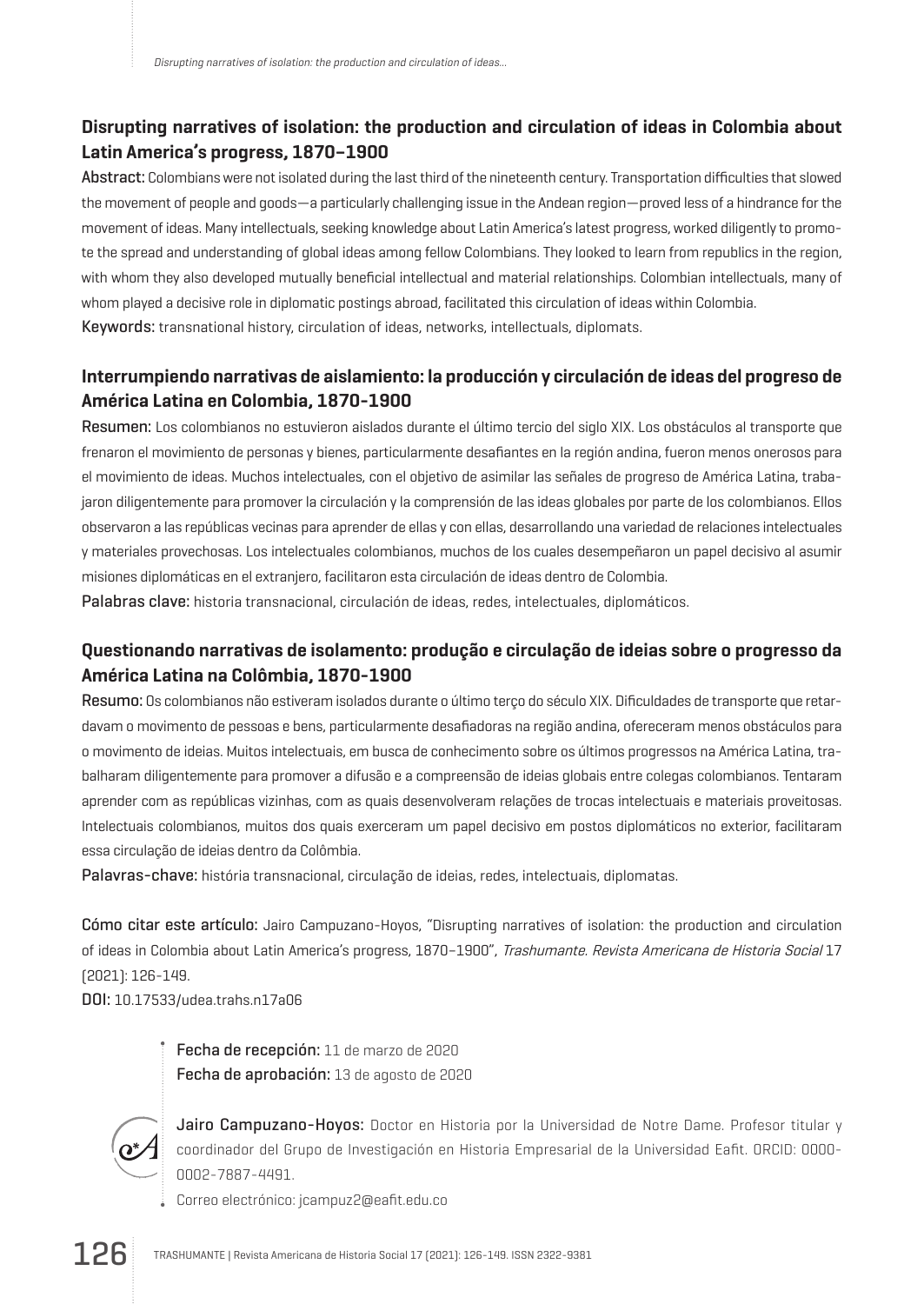

# **Disrupting narratives of isolation: the production and circulation of ideas in Colombia about Latin America's progress, 1870–1900\***

Jairo Campuzano-Hoyos

# Introduction

In 1939, brothers Julio and Víctor E. Caro visited Tomás Rueda Vásquez, director of Bogotá's National Library, to donate 2,365 volumes that their father, the n 1939, brothers Julio and Víctor E. Caro visited Tomás Rueda Vásquez, director renowned Colombian intellectual and politician Miguel Antonio Caro (1843– 1909), had carefully put together and treasured in his personal collection over decades.1 Ever since, the Library has held a special collection named after their father. Paradoxically, at a time when Colombia was allegedly "isolated"—most Colombians lived mainly in the interior highlands, according to most works of historiography—Miguel Antonio Caro managed to collect hundreds of printed works from around the world despite never having traveled outside Bogotá and its surrounding areas.<sup>2</sup> How he achieved this is a valid question.

This article is an adaptation of chapter 3 of my doctoral dissertation entitled "The Quest for Material Progress in Global Perspective: Colombia 1840s–1900s" (University of Notre Dame, 2018). I thank Universidad Eafit, Colciencias, and Fulbright in Colombia, the Department of History, and the Kellogg Institute for International Studies of the University of Notre Dame in the United States, and Bielefeld University's Graduate School of History and Sociology (BGHS) in Germany for their financial and institutional support while conducting my doctoral research and writing. An earlier version of this paper was presented at the 2019 annual meeting of the Business History Conference. I thank Anne Hanley for her useful comments and advises. My particular gratitude goes to Ted Beatty in Notre Dame and to my friends Diana Londoño Correa and Juan Carlos López Díez, who read several drafts of this paper and provided insightful discussions.

<sup>1.</sup> Álvaro Rodríguez Torres, *Reseña histórica de la Biblioteca Nacional de Colombia* (Bogotá: Colcultura, 1994) 8; Asociación de Bibliotecas Nacionales de Iberoamérica, coord. *Historia de las bibliotecas nacionales de Iberoamérica: pasado y presente* (Mexico City: Universidad Nacional Autónoma de México, 1995) 87.

<sup>2.</sup> Rafael Rubiano Muñoz, *Prensa y tradición: La imagen de España en la obra de Miguel Antonio Caro* (Medellín: Siglo del Hombre, 2011) 174.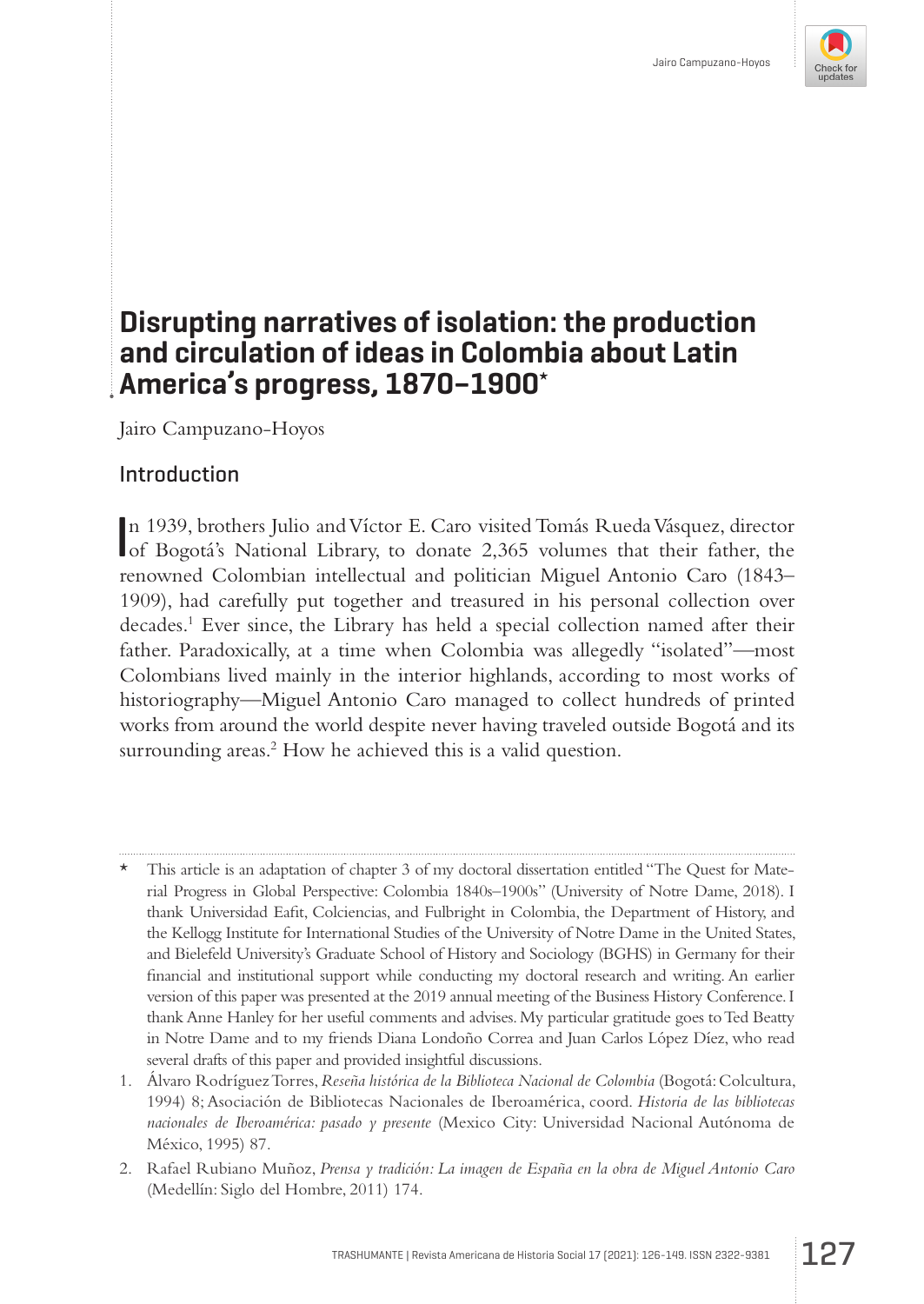Miguel Antonio Caro was a highly-regarded philologist, whose influential works reached a wide readership in Europe and the Americas.<sup>3</sup> Over the course of his life he created an intense exchange of ideas with many fellow local and foreign intellectuals, forming an extensive network in which he was a lively contributor, by debating and commenting on the world's current events and with his extensive collection of books. As an illustrative case, during the 1870s Caro cultivated a warm friendship with renowned Argentinian intellectual Juan María Gutiérrez and exchanged printed materials with him—such as Caro's 1873 *Obras de Virgilio traducidas en versos castellanos*, which he sent to Gutiérrez in Buenos Aires in late 1874.<sup>4</sup> Although they complained about their trouble accessing printed materials within Latin America, both Caro and Gutiérrez managed to obtain what they wanted because they were "hungry" for Latin American publications, as they openly declared in their correspondence.<sup>5</sup> They were able to overcome difficulties by shipping books and printed materials between Argentina and Colombia via France and the United States, with the intermediation of friends in common and relatives such as Colombian scientist Ezequiel Uricoechea in Paris, and Caro's brother-in-law Roberto de Narváez in New York.<sup>6</sup> The Pacific provided an alternative route. As Gutiérrez wrote in a letter dated September 1875, "being rector of the University [of Buenos Aires], I sent and arrived in Bogotá a batch of books, almost all official and administrative, receiving in exchange another batch of the same kind. This makes me presume," Gutiérrez stressed, "that it is not impossible for you to have a box of Argentine publications that I start to form tomorrow and that will go via the vapors of the Pacific through my bookseller Dn. Carlos Casavalle."7 Such exchanges helped Miguel Antonio Caro and several other intellectuals to build their personal libraries. Fortunately, in Colombia and elsewhere, ideas could circulate with greater ease and freedom than was possible for people. They often followed long-established trade routes across the Americas; in the same way goods were exchanged, ideas could also circulate.

Many Latin Americans were intellectually connected during the second half of the nineteenth century. Transportation difficulties that slowed the movement of people and goods—a particularly challenging issue in the Andean region—proved less of a hindrance for the movement of ideas. To overcome these problems, some people like Miguel Antonio Caro and Juan María Gutiérrez used intermediaries in the Atlantic basin's main hubs. Such a route was traditionally assumed to correspond to North Atlantic exchanges, rather than Latin American ones. However, similarly to some Colombian exports, which had to pass through ports such

<sup>3.</sup> Pedro Henríquez Ureña, *Historia cultural y literaria de la América Hispánica* (Madrid: Verbum, 2006) 336.

<sup>4.</sup> Guillermo L. Guitarte, ed., *Cartas desconocidas de Miguel Antonio Caro, Juan María Gutiérrez, y Ezequiel Uricoechea* (Bogotá: Instituto Caro y Cuervo, 1962) 18, 29–38.

<sup>5.</sup> Guitarte 29.

<sup>6.</sup> Guitarte 31–32, 37–38, 41–42, 50, 53–54, 56, 74.

<sup>7.</sup> Guitarte 37. All translations from documents and newspapers are from the author.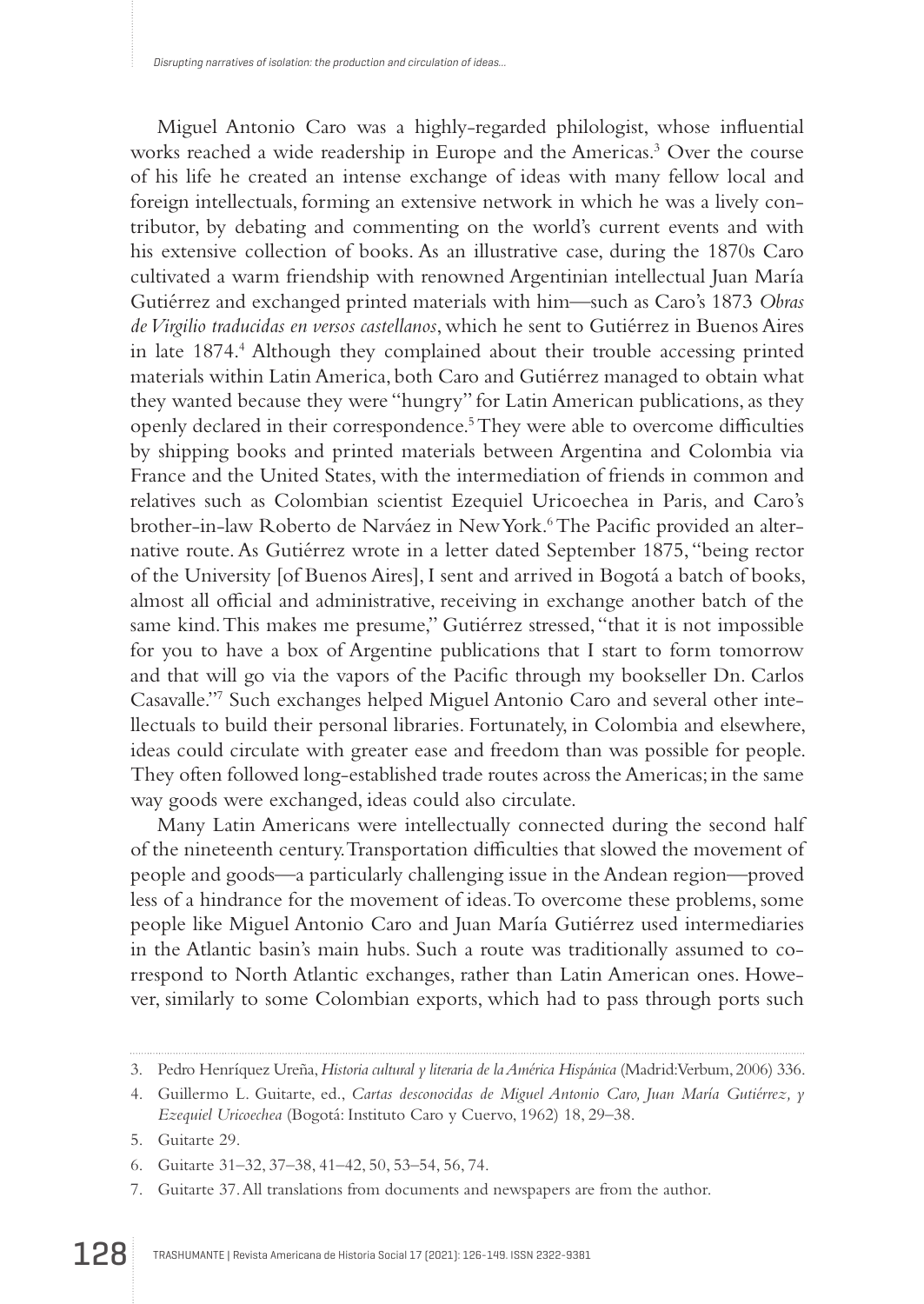as Hamburg before reaching Latin American ports like Valparaíso in Chile during the early 1870s, mutual Latin American exchanges required a degree of intermediation because the contemporary infrastructure did not provide better alternatives.8 Exchanges often involved long distances and complex logistics but nevertheless Colombians were not isolated, and they were able to connect with other Latin Americans during the second half of the nineteenth century. Although historiography has largely overlooked interactions between Colombia and other Latin American countries, Colombians looked to learn from republics in the region, with whom they also developed mutually beneficial intellectual and material relationships. International observers also analyzed Colombia, but this article does not focus on these connections.

The historiography of the nineteenth century has traditionally argued that Latin Americans in general, and Colombians in particular, exclusively looked for models (or points of reference) in the North Atlantic.<sup>9</sup> For statesmen and interested citizens in Colombia and elsewhere in the Western world during the nineteenth century, North Atlantic developments were undeniably important. Colombians had maintained political, economic, and intellectual relations with the North Atlantic for centuries. Thus, the conventional understanding that several nineteenth-century Colombians embodied European models and values and developed them further is neither new nor fully satisfactory when trying to understand the history of nineteenth-century Colombia. Intra-Latin American values and interactions also shaped hemispheric developments. Some historians, such as Colombia's Germán Colmenares and Spain's Josep Barnadas, pointed this out in the late 1980s, but otherwise Colombia's history within wider hemispheric contexts has been largely ignored.10 Relatively recent contributions on international relations as well as on the construction and dissemination of national and Latin or Hispanic American identities have begun to take note of the role such values and interactions played in shaping nineteenth-century Latin America.<sup>11</sup>

- 10. Maiguashca 464–466.
- 11. Ori Preuss and Juan Pablo Scarfi, "Relaciones internacionales, identidades colectivas y vida intelectual en América Latina, 1810–1945: Presentación," *Revista Complutense de Historia de América* 39 (2013): 19.

<sup>8.</sup> *Estadística comercial de la República de Chile correspondiente al año de 1873* (Valparaíso: Imprenta del Mercurio, 1874) xxi.

<sup>9.</sup> Mauricio Tenorio-Trillo, *Mexico at the World's Fairs: Crafting a Modern Nation* (Berkeley: University of California Press, 1996); Frédéric Martínez, *El nacionalismo cosmopolita: la referencia europea en la construcción nacional en Colombia, 1845–1900* (Bogotá: Banco de la República / Instituto Francés de Estudios Andinos, 2001); Matthew C. Mirow, *Latin American Law. A History of Private Law and Institutions in Spanish America* (Austin: University of Texas Press, 2004); Juan Maiguashca, "Historians in Spanish South America: Cross-References Between Centre and Periphery," *The Oxford History of Historical Writing. 1800–1945*, vol. 4, ed. Stuart Macintyre and others (Oxford: Oxford University Press, 2011) 463–487. An interesting exception is Teresa Cribelli's recent contribution: Teresa Cribelli, *Industrial Forests and Mechanical Marvels: Modernization in Nineteenth-Century Brazil* (New York: Cambridge University Press, 2016).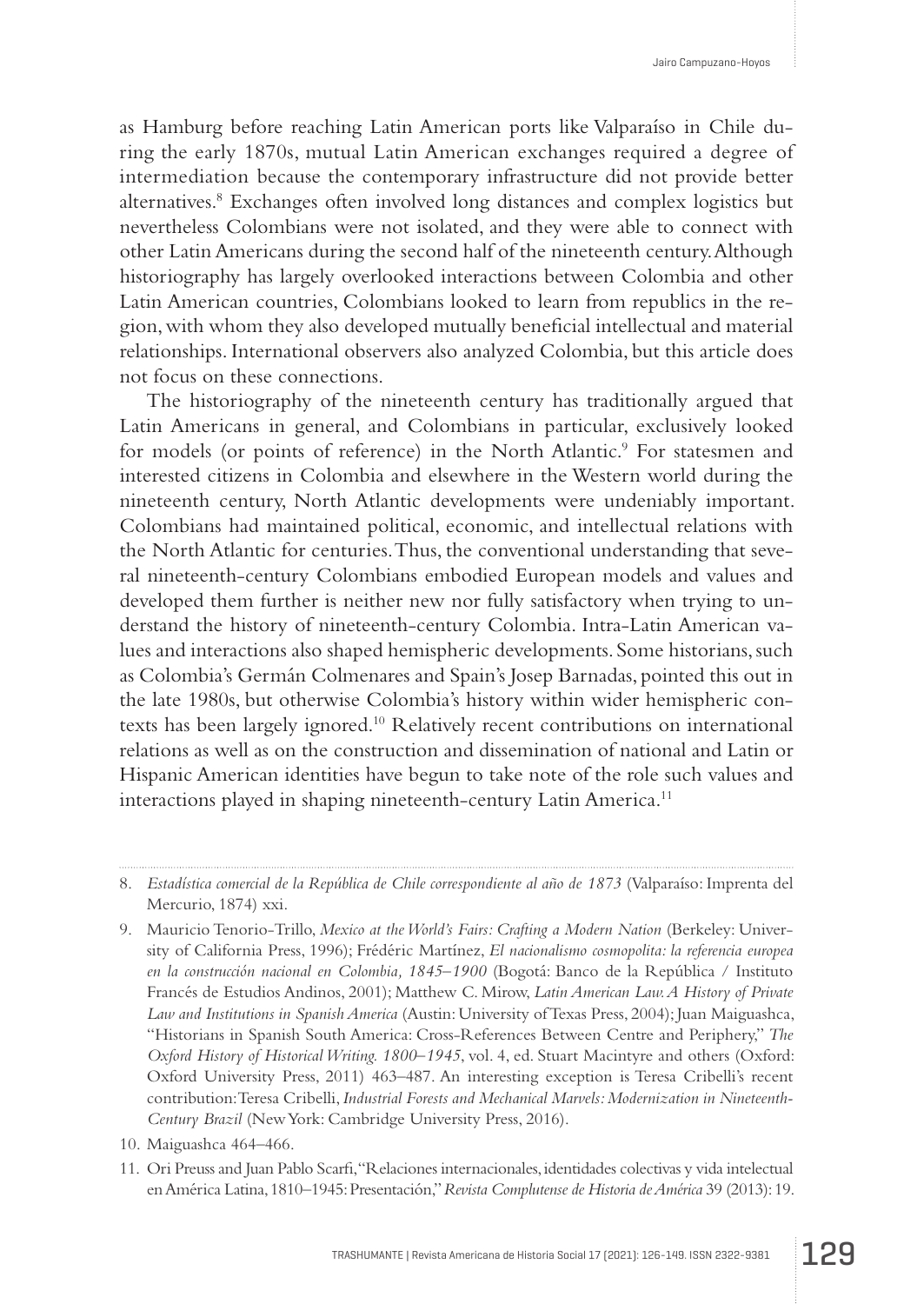If historiography suggests that no international interactions have played a noteworthy role in the making of Colombia's political, economic, and cultural spheres other than those with the North Atlantic, it is partially because the Atlantic basin was the assumed environment where formal, visible exchanges took place for centuries. Yet crucial aspects of Colombia's history are to be found outside obvious areas such as legal transactions, successful economic relations, public (and publicized) exchanges, and formalized interactions. Some silences and unseen interactions were paramount. Although international trade records and other quantifiable data suggest that Colombia's economy was clearly geared toward the North Atlantic up until 1930, diplomatic documents as well as periodicals and a variety of official and personal memoirs reveal much wider exchanges and orientations. Therefore, in the collective imaginary of nineteenth-century Colombia, representations of Latin American countries became regularly vivid because of their increasing exposure—directly or indirectly—to printed works from around the world, many delving into the history of Latin American countries and showing their own signs of progress. Via the printed word, information circulated about Latin America as well as other countries, often reaching literary circles, *tertulias* (informal social gatherings), partisan societies, and artisan guilds in the form of periodicals, maps, illustrations, and books. It also spread through gossip and public-speaking events, a customary means at that time for reaching the illiterate and low-income population in both urban and rural areas.12

After researching the whereabouts, networks, and official duties of some intellectuals, I argue that many interested Colombians worked diligently on promoting the circulation and understanding of global ideas among their fellow countrymen. They fueled images of correspondence and expectations of mutual learning among Latin Americans, disrupting the conventional narratives of isolation and mental orientations restricted to the North Atlantic in nineteenth-century Colombia. These intellectuals aimed to provide their compatriots with the reliable means for acquiring knowledge of Latin American countries' signs of progress, and to gauge Colombia's relative place within the region. In nineteenth-century Latin America, "progress" would simultaneously become a commonplace concept (a continuous, forward movement toward improvement) and an eloquent expression of how populations determined their place in the world.

This article is divided into three parts. Firstly, it briefly highlights Colombians' wide-ranging interconnections via the printed word. I argue that geographic and infrastructural restrictions did not constrain the movement of global ideas in Colombia, particularly after custom of *canjes* (the exchange of publications) had become official and widespread. Building on the idea of connection rather than isolation,

<sup>12.</sup> Patricia Londoño-Vega, *Religion, Culture, and Society in Colombia: Medellín and Antioquia, 1850– 1930* (Oxford: Oxford University Press, 2002) 218–235; Martínez 73–74; Frank Safford and Marco Palacios, *Colombia: Fragmented Land, Divided Society* (New York: Oxford University Press, 2002) 160; Gilberto Loaiza Cano, *Poder letrado: Ensayos sobre historia intelectual de Colombia, siglos XIX y XX* (Cali: Universidad del Valle, 2014) 87–92.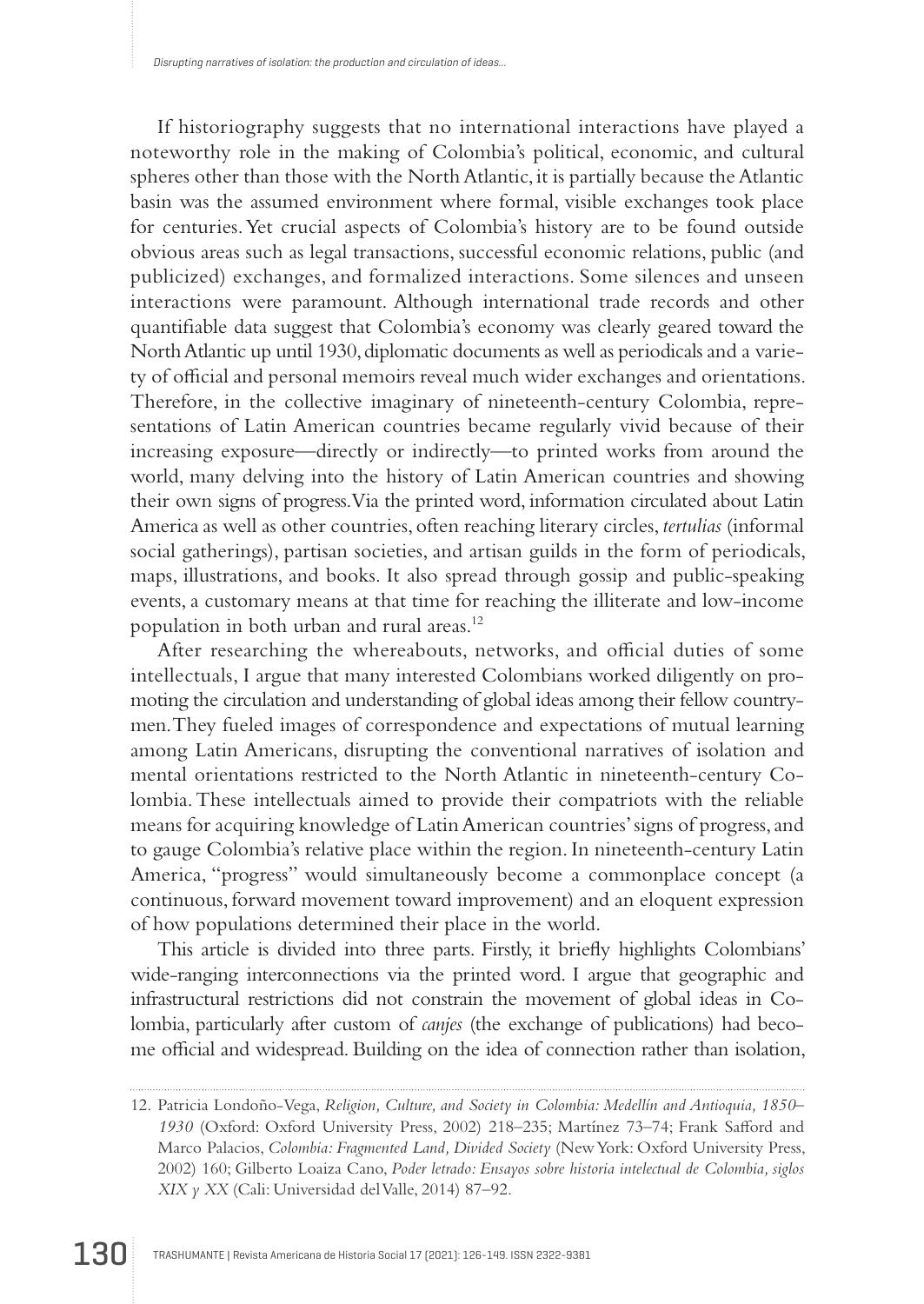the following two parts examine the experiences of some Colombian intellectuals and diplomats who adapted useful ideas from abroad for the benefit of their fellow Colombians. The second part analyzes different diplomatic missions in the Southern Cone, showing how Colombia's diplomatic corps paved the way for the exchange of knowledge by signing conventions and promoting the flow of scientific and literary works, official documents, and statistics. They also made their own observations of—and learned lessons from—other countries that were showed evident signs of progress, such as Chile and Argentina. The third part examines the role played by some Latin American intellectuals in Paris, the so-called "capital of Latin America." It focuses mainly on Colombians who actively helped create associations, specialized libraries, and periodicals, enhancing the circulation of knowledge about Latin American countries' past and contemporary history in Colombia. In this final part Paris springs as a major global hub for Latin Americans. Colombian intellectuals took advantage of this and successfully gathered and selected useful ideas and printed materials and disseminated them in their home country. These three scenarios provide an outline but do not tell us the whole story. However, by illustrating a fraction of a global movement this article confirms the genuine and continued commitment of some Colombians to provide their compatriots with the intellectual means to assess Colombia's place in the world and to conceive their own project of material progress toward the end of the nineteenth century. This article contributes to an emerging literature on Latin American intellectuals as diplomats such as the recent dossier edited by Carlos Marichal and Alexandra Pita.13

# 1. Relativizing Colombia's "isolation"

Aided by the improvement of steamship navigation from the 1860s and by the expansion of telegraph lines since the 1870s, which interconnected the world to an unprecedented degree, some Colombians played a major role in the circulation of global goods and ideas.14 Infrastructure developments in Colombia's ports as well as in the Isthmus of Panama (for example, the interoceanic railroad inaugurated in 1855) improved this circulation.15 In the fiscal year 1869–1870, Colombians imported roughly 85 tons of paper and publications to circulate ideas and useful knowledge in their country, an amount equivalent to the same year's imports of hoes, axes, shovels, machetes, and limes combined—to mention only the legal trade through the customs houses of

<sup>13.</sup> Carlos Marichal and Alexandra Pita, "Algunas reflexiones sobre la historia de los intelectuales/diplomáticos latinoamericanos en los siglos XIX y XX: Introducción al dossier Intelectuales y diplomacia en América Latina," *Revista de Historia de América* 156 (2019): 97–123. DOI: [10.35424/rha.156.2019.235](https://doi.org/10.35424/rha.156.2019.235).

<sup>14.</sup> Daniel Emilio Rojas, "Los latinoamericanos de París en el cambio de siglo. Sobre *Die Hauptstadt Lateinamerikas* (2013), de Jens Streckert," *Colombia Internacional* 87 (2016): 244. DOI: [10.7440/](http://dx.doi.org/10.7440/colombiaint87.2016.10) [colombiaint87.2016.10](http://dx.doi.org/10.7440/colombiaint87.2016.10).

<sup>15.</sup> Ernesto de Jesús Castillero Reyes, *El Ferrocarril de Panamá y su historia* (Panama: Imprenta Nacional, 1932) 22–25.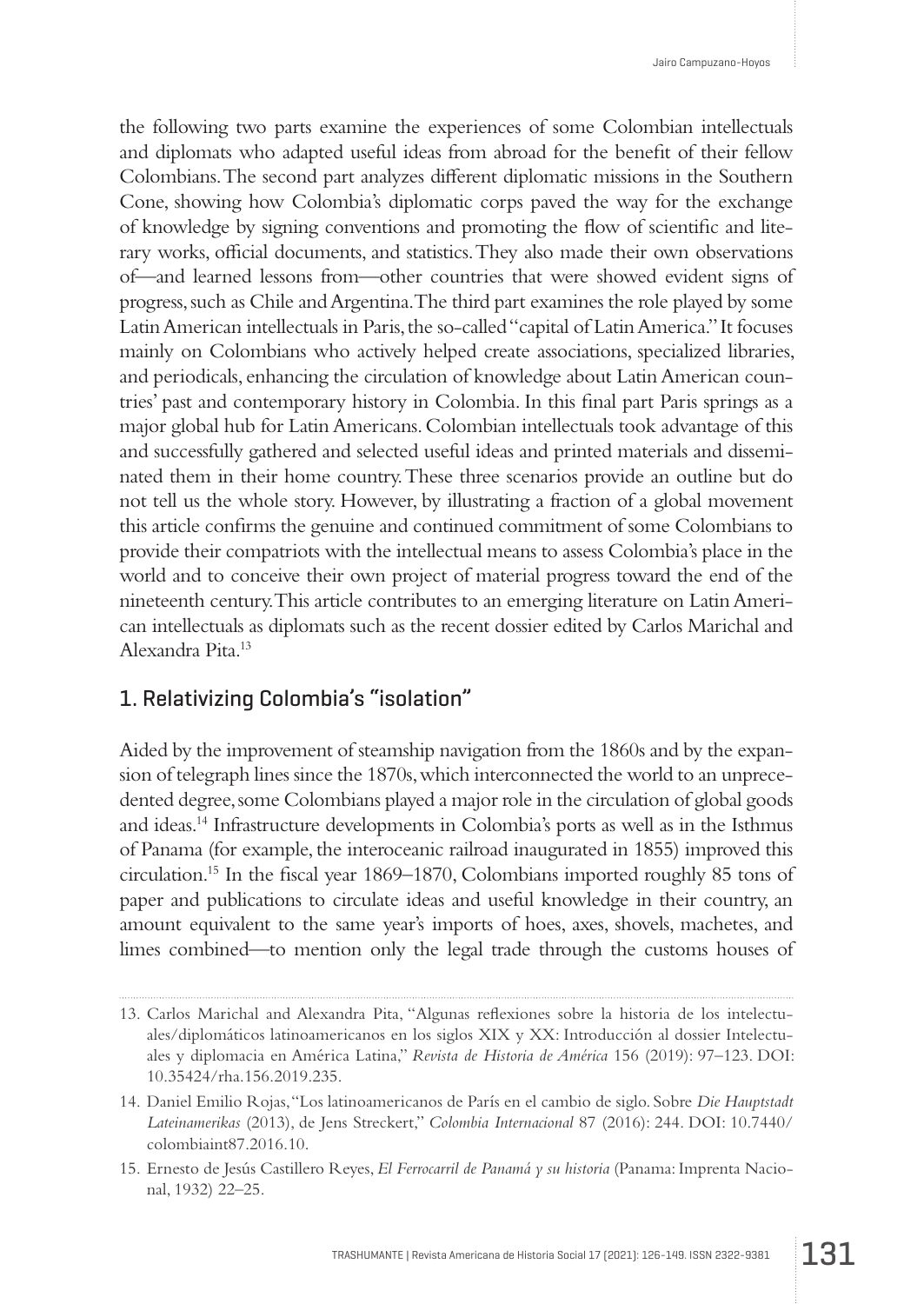Buenaventura and Tumaco on the Pacific coast; Cartagena, Sabanilla, Santa Marta, and Riohacha on the Atlantic coast, and Cucuta, the inland border crossing with Venezuela. Colombia imported 50 tons of printing paper, mostly destined for publishing houses and public offices, as well as 505 pounds of newspapers, 778 pounds of maps, 1.3 tons of booklets, and 32.7 tons of printed books, mostly from Colon, Grimsby, Hamburg, Havana, Jamaica, Le Havre, Liverpool, Maracaibo, Paris, and Saint Thomas. Many of these printed materials could have been Latin American publications, yet the unavoidable levels of intermediation made it difficult to trace their origin.<sup>16</sup> In other words, roughly 8,000 copies of six-page newspapers (14.0 by 22.5 inches) and 46,000 copies of 400-page books (5.6 by 8.5 inches) could have entered Colombia via customs that year. Therefore, these and other imports may have reached directly or indirectly (though not with an even distribution) many of Colombia's 796 *pueblos* (small towns), 77 villages, 66 cities, 22 *aldeas* (small villages), 8 districts, 6 *caseríos* (hamlets), and 2 islands included in a guide of distances between each of those places and Bogotá in 1890. This record attests to the existence of as many settlements as trade routes, regardless of their importance, and it is worth noting that this book of distances was the second and expanded edition of the same work first published in 1870.<sup>17</sup> The amount of imported printing paper, the number of publications, and this list of settlements and their distances from Bogotá, all provide solid evidence of a ground already prepared for the circulation of global ideas in Colombia toward the end of the nineteenth century.

Panama was part of Colombia until 1903. Strategically located, it was vital for bringing goods and ideas from all over the world to Colombia's principal ports, where imports like printing paper, books, booklets, maps, and newspapers were distributed along with local publications—some of which republished excerpts from foreign works—to urban, suburban, and rural hubs. In 1891, a Canadian traveler in Panama, Wolfred Nelson, reported that seven regular shipping lines on the Atlantic side of the Isthmus and three on the Pacific side connected with it. They included a "new South American line that has just inaugurated a regular service between the Isthmus, Ecuador, Peru, and Valparaíso," across the Pacific, and the Royal Mail Steam Packet Company, which had "an immense service, for their steam lines connect the Isthmus of Panama with ports in Colombia, Venezuela, the West Indian Islands, and Southampton," across the Atlantic.<sup>18</sup> Although both the Pacific and Atlantic Oceans were natural bridges, rather than impassable divides, over which Colombians circulated ideas, *canjes* were perhaps the most effective way for introducing useful knowledge about Latin America to Colombia.

Colombian intellectuals fostered official and informal *canjes* among Latin American governments and periodical publications, especially from the late 1860s. A

<sup>16.</sup> *Estadística del comercio exterior i de cabotaje i de los demás ramos relacionados con la hacienda nacional, correspondiente al año de 1869 a 1870* (Bogotá: Imprenta de Gaitán, 1871).

<sup>17.</sup> Manuel María Paz, *Itinerario general de distancias acompañado de varios datos geográficos y de un mapa de la República de Colombia* (Paris: A. Lahure, 1890).

<sup>18.</sup> Wolfred Nelson, *Five Years at Panama: The Trans-Isthmian Canal* (London: Sampson Low, Marston, Searle & Rivington, 1891) 136.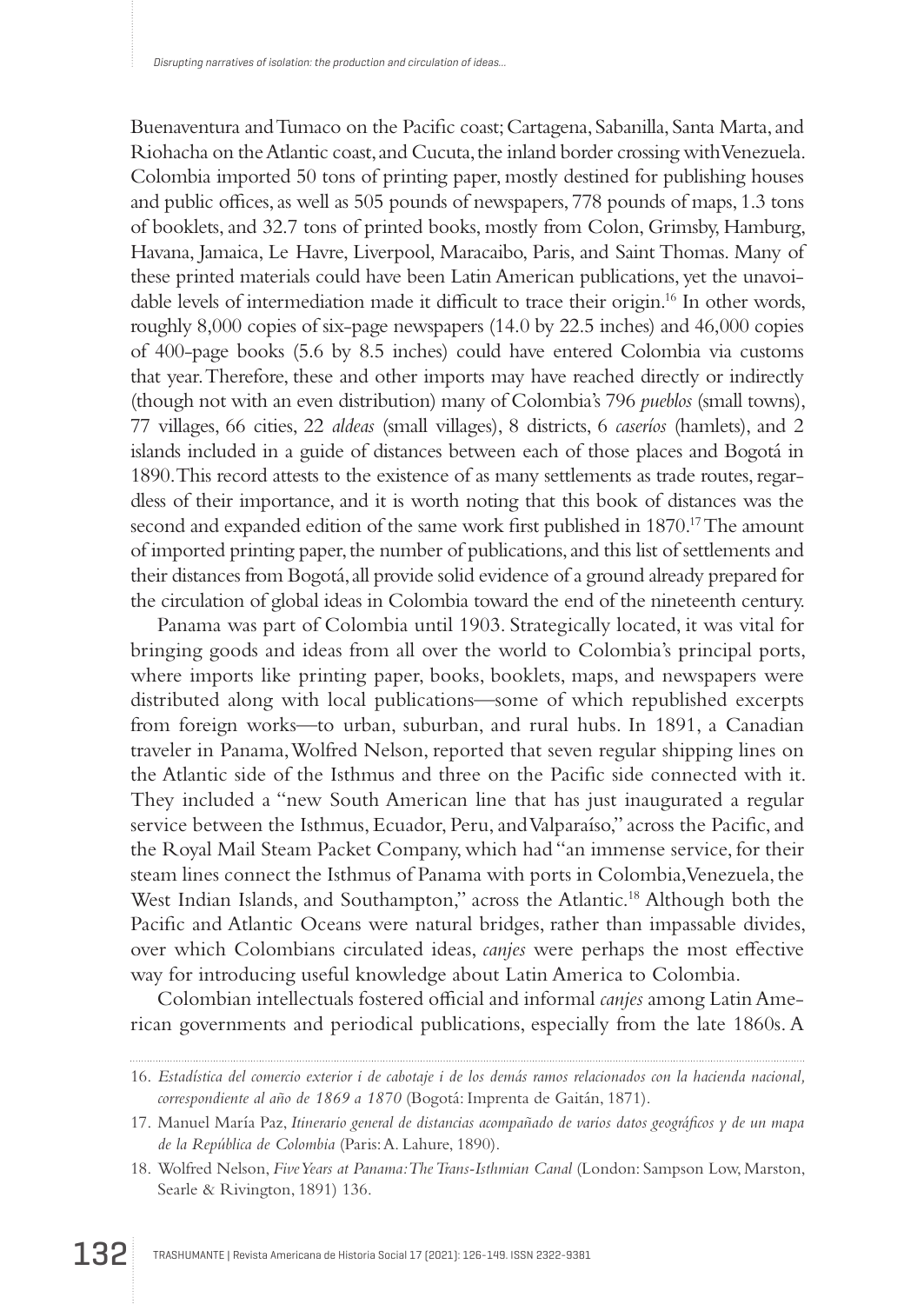decree of 23 January 1868 ordered the establishment of the "Colombia's National Library a central office of *canjes* of national publications with those of the other countries of America." This office was set up primarily for the exchange of scientific and literary works, as "the most effective means of developing among the American sections their illustration and progress," as Colombia's minister of foreign affairs, Santiago Pérez Manosalva, communicated to his Chilean counterpart in 1869.19 In fact, Colombia's National Library's director José María Quijano Otero (1836–1883) wrote an introductory note expressing that "it is already felt, Sir, the need for permanent literary relations between the peoples of the American family. Linked by the community of race, religion, language, glories and even misfortunes, we hardly know each other." The full note was intended to accompany every single shipment of Colombia's collections to American countries' libraries, and indicated that Colombia's *Administrador de Hacienda* (the country's tax administration office) would make the actual exchange of printed materials with consuls residing in both Panama and Santa Marta, which at the time were the main hubs of Colombia's international affairs. The *canjes* began operation in 1870, as its director reported that, besides sending Colombia's official publications "to each of the libraries of the continent's nations," he had established an official exchange with the Smithsonian Institution in Washington and the University of Buenos Aires in Argentina, whose rector was Juan María Gutiérrez.<sup>20</sup> Shipments to Colombia from Latin America were not delayed considerably. In 1875, Mexico's vice-consul in Panama received a box with "a beautiful collection of printed materials," such as publications related to public finances as well as education and a "magnificent geographical chart of Colombia"; he reported that, in exchange, Mexico's president had agreed to make "a collection of official publications [published] since the fall of the so-called [second] empire," (under the second French invasion from 1861 to 1867) and to send it to Colombia via Acapulco and Panama in four boxes.<sup>21</sup> The University of Buenos Aires also sent books to Colombia in 1875, as mentioned earlier. However, the Colombian National Library was not alone in promoting official intra-Latin American *canjes*.

In 1876, Colombian statesman Rafael Rocha Gutiérrez, then head of Colombia's office of statistics wrote to the Secretary of Finance and Development,

<sup>19.</sup> AGN, Bogotá, Ministerio de Relaciones Exteriores, Diplomática y Consular, Correspondencia del Gobierno de Chile con el de la Nueva Granada. 1824–1881, caja 212, carpeta 208, 96–97; *Memoria del Secretario de lo Interior i Relaciones Esteriores al Congreso Nacional de 1872* (Bogotá: Imprenta de Medardo Rivas, 1872) 3–6.

<sup>20.</sup> *Memoria del Secretario de lo Interior i Relaciones Esteriores al Congreso de Colombia* (Bogotá: Imprenta de Medardo Rivas, 1870) 5–6.

<sup>21.</sup> AGN, Bogotá, Ministerio de Relaciones Exteriores, Diplomática y Consular, Correspondencia del Gobierno de México, 1824–1899, caja 650, carpeta 139, ff. 84–84v; Douglas W. Richmond, *Conflict and Carnage in Yucatán: Liberals, the Second Empire, and Maya Revolutionaries, 1855–1876* (Tuscaloosa: University of Alabama Press, 2015).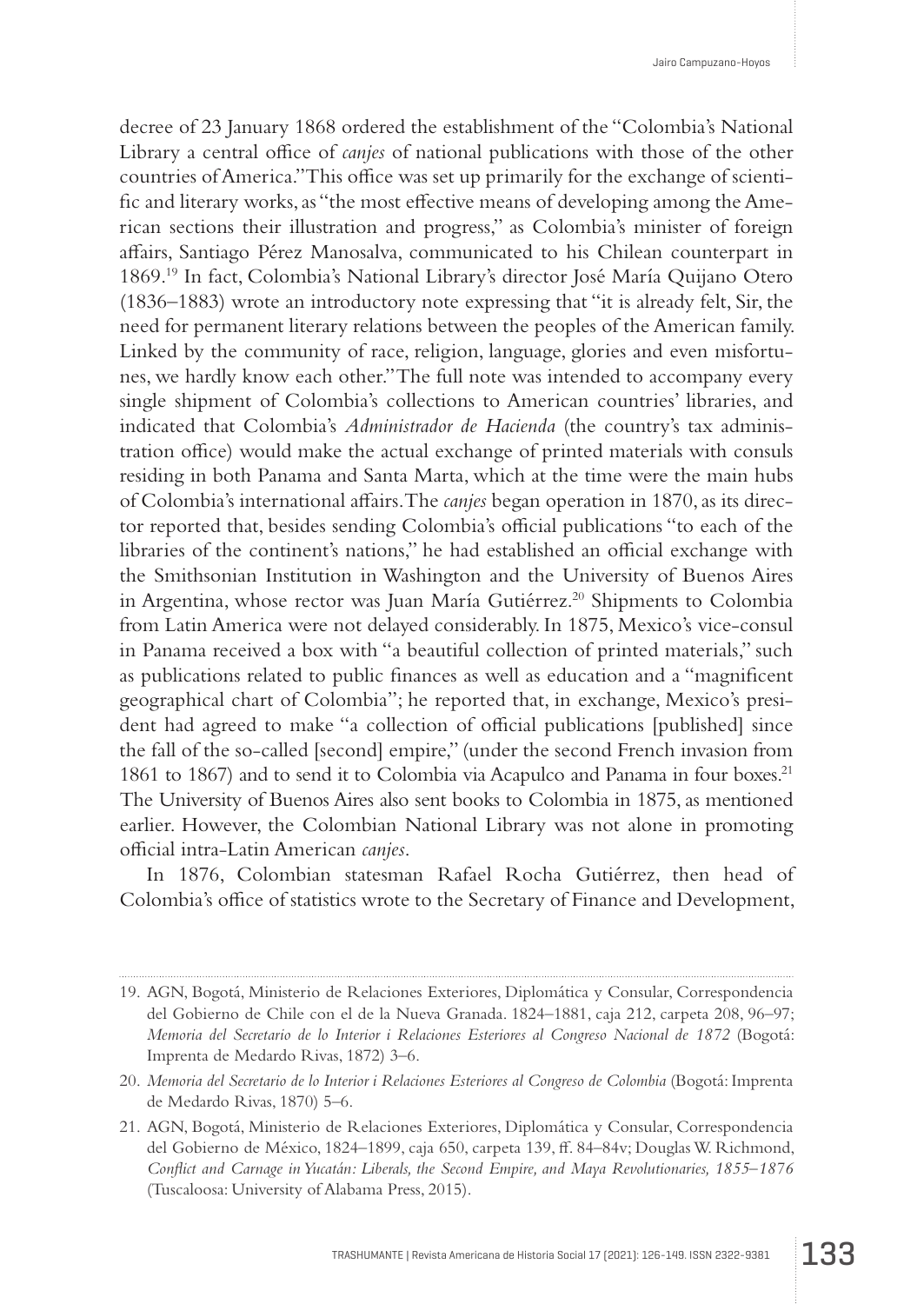emphasizing the importance of establishing official *canjes* with Latin America's analogous offices. In a letter dated 15 January 1876, he stated that:

For some years, South American nations have been working perseveringly to draw up statistics to publicize the structure of their government, their resources, and their wealth; and they have published some interesting works. In Colombia we have received only the statistical works of Chile, Venezuela, and Buenos Aires; but in the former we have seen that mention is made of those statistical works of Peru, Brazil, Bolivia, Uruguay, and Ecuador. Some of them, such as Chile's commercial statistics for 1873, are equal to the most perfect works of this kind published by the governments of Europe.

With the consent of the executive branch, and through the Ministry of Foreign Affairs, I will propose a *canje* of statistical publications with all American nations, and with special care I will draw up comparative American statistics to measure the industrial development and the progress of the New World.22

Colombian intellectuals and officeholders perceived their country's place in the world by comparison to developments in neighboring countries; thus, by circulating official documents and statistics they could assess their achievements—or how far they still had to go—in the race for progress. While donations and official *canjes* would enrich Colombia's National Library and government departments like the National Statistics Office, informal *canjes* between Colombian and foreign periodicals would make useful information from around the world available to Colombians all across the country.

During the late nineteenth century, besides delegates shipping publications from countries in the region to the Colombian government, many periodicals established direct *canjes* with Colombian, in the Americas, and (a few) European counterparts, enriching the circulation of ideas among Latin Americans and contributing to creating appropriate models adapted to Colombia's particular circumstances. As an illustrative case, the number of publication exchanges involving periodicals like Bogotá's *Anales de Jusrisprudencia*—the organ of Colombia's Jurisprudence Society—reveals not only its far-reaching national impact, but also exemplifies the greater interest and wider orientations of some Colombians toward mutual Latin American interactions. During its first year of circulation (1896–1897) the *Anales de Jusrisprudencia* established *canjes* with 75 periodicals from 20 different Colombian cities and with 29 international publications, most of which came from Latin American countries—except for one from France and two from Spain.<sup>23</sup> By 1904 the Society stated that its official organ had received from, and sent publications to, "Spain, Chile, Argentina, Venezuela, Central America, Cuba, Ecuador, Peru, and

<sup>22.</sup> Oficina de Estadística Nacional, *Estadística de Colombia* (Bogotá: Imprenta de Medardo Rivas, 1876) ii.

<sup>23.</sup> "Periódicos," *Anales de Jurisprudencia. Órgano de la Sociedad Colombiana de Jurisprudencia* (Bogotá) October 1896: 95–96; "Canjes," *Anales de Jurisprudencia. Órgano de la Sociedad Colombiana de Jurisprudencia* (Bogotá) January and February 1897: 252; "Canjes," *Anales de Jurisprudencia. Órgano de la Sociedad Colombiana de Jurisprudencia* (Bogotá) March and April 1897: 312.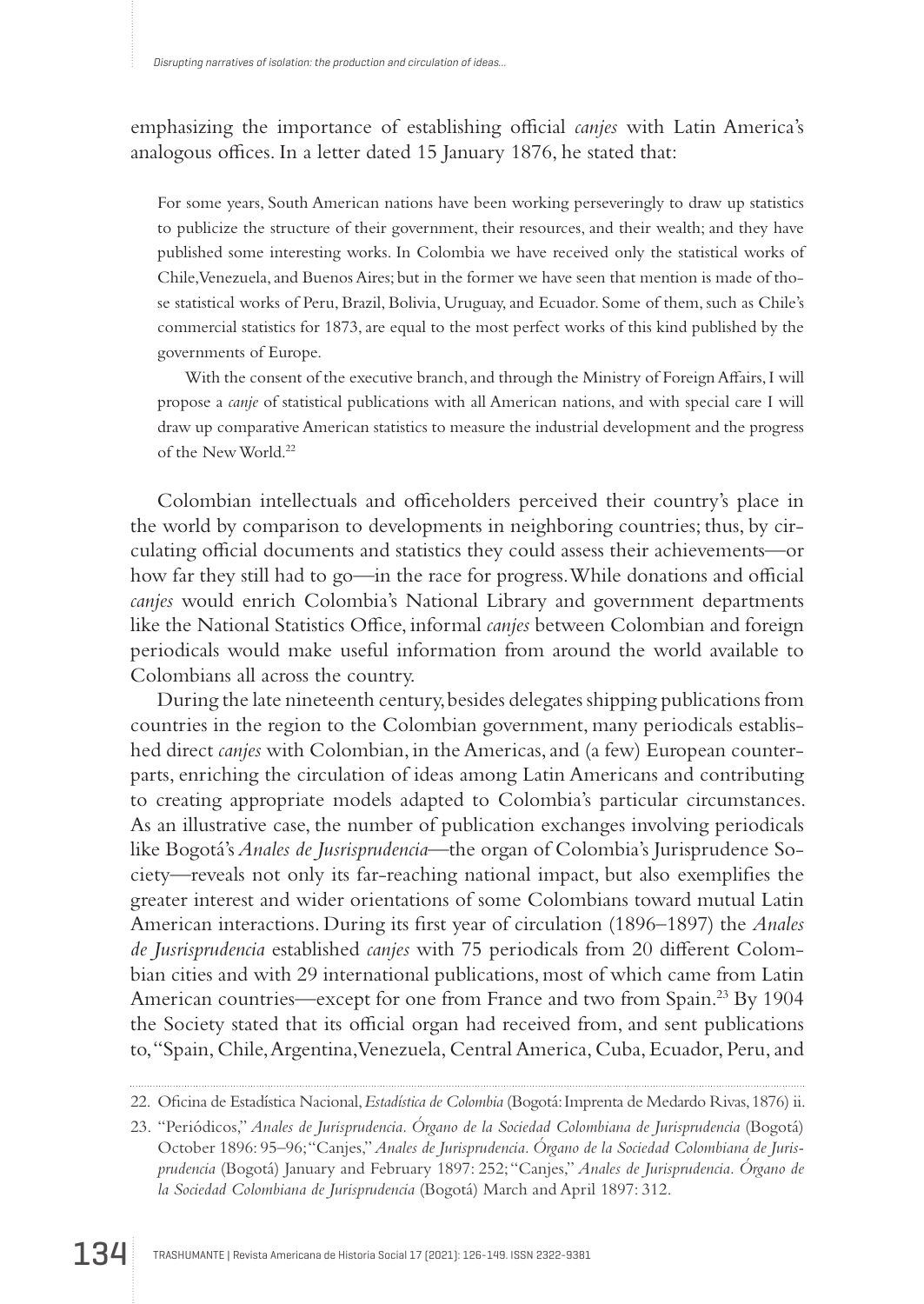Uruguay."24 Likewise, when in early 1890 the influential New York periodical *Scientific American* launched its Spanish edition entitled *La América Científica e Industrial* (1890–1908), the editors of the Colombian periodical *Colombia Ilustrada*  acknowledged receipt of its first issue less than two months after its original publication in New York.25 Colombian entrepreneur Amaranto Jaspe, who resided in Cartagena, distributed this journal in Colombia.26 The English version of the magazine, as well as its Spanish edition, contained perhaps the most comprehensive information available in Latin America about the latest scientific knowledge, industrial developments, and patent systems. Although short-lived and inconsistently delivered in general, Colombian periodicals republished news excerpts of different printed materials from Latin American countries and hubs such as New York and Paris and which the editors considered noteworthy and, more importantly, useful for Colombian contemporary needs. This was in part possible because some interested Colombians fostered the circulation of ideas by promoting official as well as informal *canjes* of global publications.

Intellectuals frequently had access to primary data such as statistics, laws, and official reports, as well as to narratives of all sorts that they would select and partially re-publish or summarize in personal writings. Before any Colombian had the opportunity to read local periodicals (like the widely-read *El Catolicismo* that came out in 1849), editors had already gone through dozens of international publications and selected what they believed was useful to their audience—and to further their own agendas. Nineteenth-century publications circulated widely within Colombia with relative ease, despite understandable infrastructure limitations. They reached public as well as private offices and libraries. Therefore, Colombians increasingly had access to a myriad of useful materials carrying new ideas, many of them appealing as part of the global race for progress. For example, the comparison between Argentina and Colombia that *El Catolicismo* drew in its section of foreign news in 1860 reads as follows: "The Argentine Republic has electric telegraphs and several railroads, all under construction, and many other public works of infrastructure that we lack completely."27 If *canjes* with Latin American periodicals—printed both within the continent and overseas—provided perspectives on the region's own history, current events, and projects for progress, *canjes* with US periodicals would give Colombians access both to the ideas on the magnitude of the technology spillover from the North Atlantic to Latin American countries and to US perspectives on Latin America. Colombian intellectuals, many of whom played a decisive role during diplomatic postings abroad, facilitated this circulation of ideas within Colombia.

<sup>24.</sup> "Biblioteca," *Anales de Jurisprudencia. Órgano de la Sociedad Colombiana de Jurisprudencia* (Bogotá) July 1904: 264.

<sup>25.</sup> "Nuevo colega Neoyorkino en castellano," *Colombia Ilustrada* (Bogotá) March 15, 1890: 174.

<sup>26.</sup> Jorge Alberto Restrepo and Manuel Rodríguez, "La actividad comercial y el grupo de comerciantes de Cartagena a fines del siglo XIX," *Estudios Sociales* 1.1 (1986): 95.

<sup>27.</sup> "República Arjentina," *El Catolicismo* (Bogotá) July 24, 1860: 459.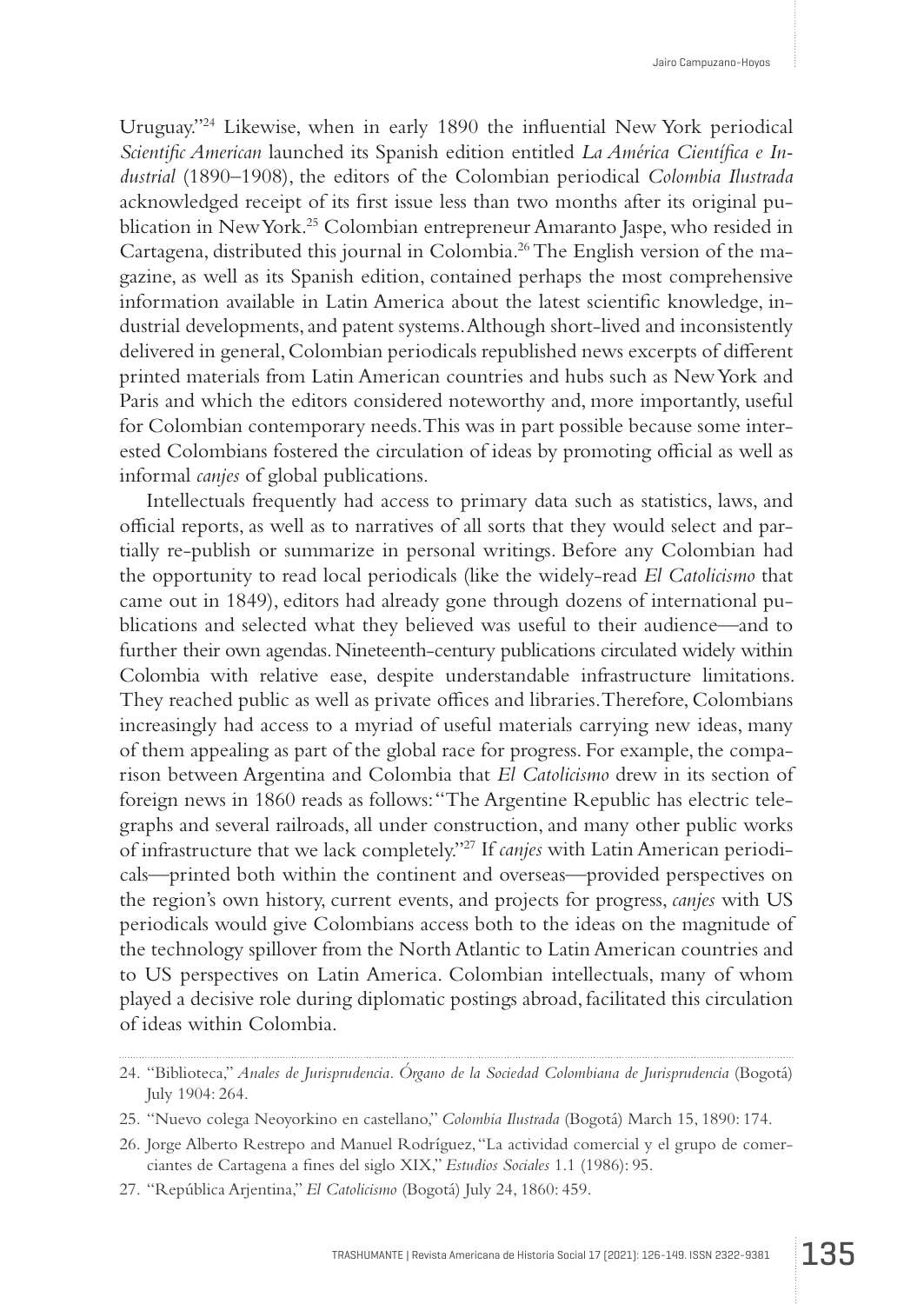## 2. Connecting to the Southern Cone

Widely known for his novel *María* (1867), "probably the most popular nineteenth-century novel in Latin America," Colombian writer Jorge Isaacs (1837–1895) was appointed as General Consul of Colombia in Santiago (Chile) from 1870 to 1872.28 His purpose was explicitly "to foment commerce of our Pacific coast with Chile."29 Isaacs was eager and openly optimistic about the opportunities that the Colombian state of Cauca, his homeland, would be presented with by establishing a trade route over the Pacific. Once in Santiago, he wrote long manuscripts analyzing Chile's general situation, studying the possibilities of establishing regular and promising commercial relations with this southern neighbor, and drawing up suitable models for Colombia's particular circumstances.

Jorge Isaacs was a man of letters who saw the need for a broad and historical perspective. Along with promoting official conventions and business-related knowledge, Isaacs advocated a more practical, thoughtful understanding of Chile's past and present. "It is necessary to study the history of material progress enjoyed by this republic [Chile]," Isaacs wrote in a letter introducing the Postal Convention proposal he drafted in 1871. "It is necessary to follow [Chile] step by step from 1848 to the present, and not to lose sight of it in the future in order to take advantage of its teachings and to avoid its mistakes." Having analyzed the Southern Cone's recent history, markets, and political conditions, Isaacs suggested that Colombia's longed-for material progress could build on this analysis of Chile's experience and that of other South American countries like Argentina. Regarding the latter, Jorge Isaacs wrote in 1871: "four to five months in residence in the Argentine Republic would suffice. […] The importance of its remarkable progress in six years, the effectiveness of federal institutions there; the flow of immigration that it has managed to attract [has] increased yearly; […] its public education; everything encourages me to believe that my journey of a few months to that republic will be beneficial."30 By then, Chile and Argentina had already developed not only trends of increasing economic growth, but also a large body of historical research and publications equally available to locals and foreigners.<sup>31</sup>

In a period of roughly two years, Jorge Isaacs managed to study, broadcast, and advertise the potential benefits for both Colombia and Chile with trade and wider relations. In September 1871, he boasted that, in terms of fostering commerce between Colombia and Chile, "the difficulties I was able to overcome, are overcome."32 Isaacs

30. AGN, Bogotá, Ministerio de Relaciones Exteriores, Diplomática y Consular, Transferencia 2, Consulado de Colombia en Chile, 1862–1871, t. 37, ff. 23–24. Underlined in the original.

31. Maiguashca.

32. AGN, Bogotá, Ministerio de Relaciones Exteriores, Diplomática y Consular, Transferencia 2,

<sup>28.</sup> Doris Sommer, *Foundational Fictions: The National Romances of Latin America* (Berkeley / London: University of California Press, 1991) 172.

<sup>29.</sup> *Memoria del Secretario de lo Interior i Relaciones Esteriores al Congreso de Colombia* (Bogotá: Imprenta de Medardo Rivas, 1871) 52.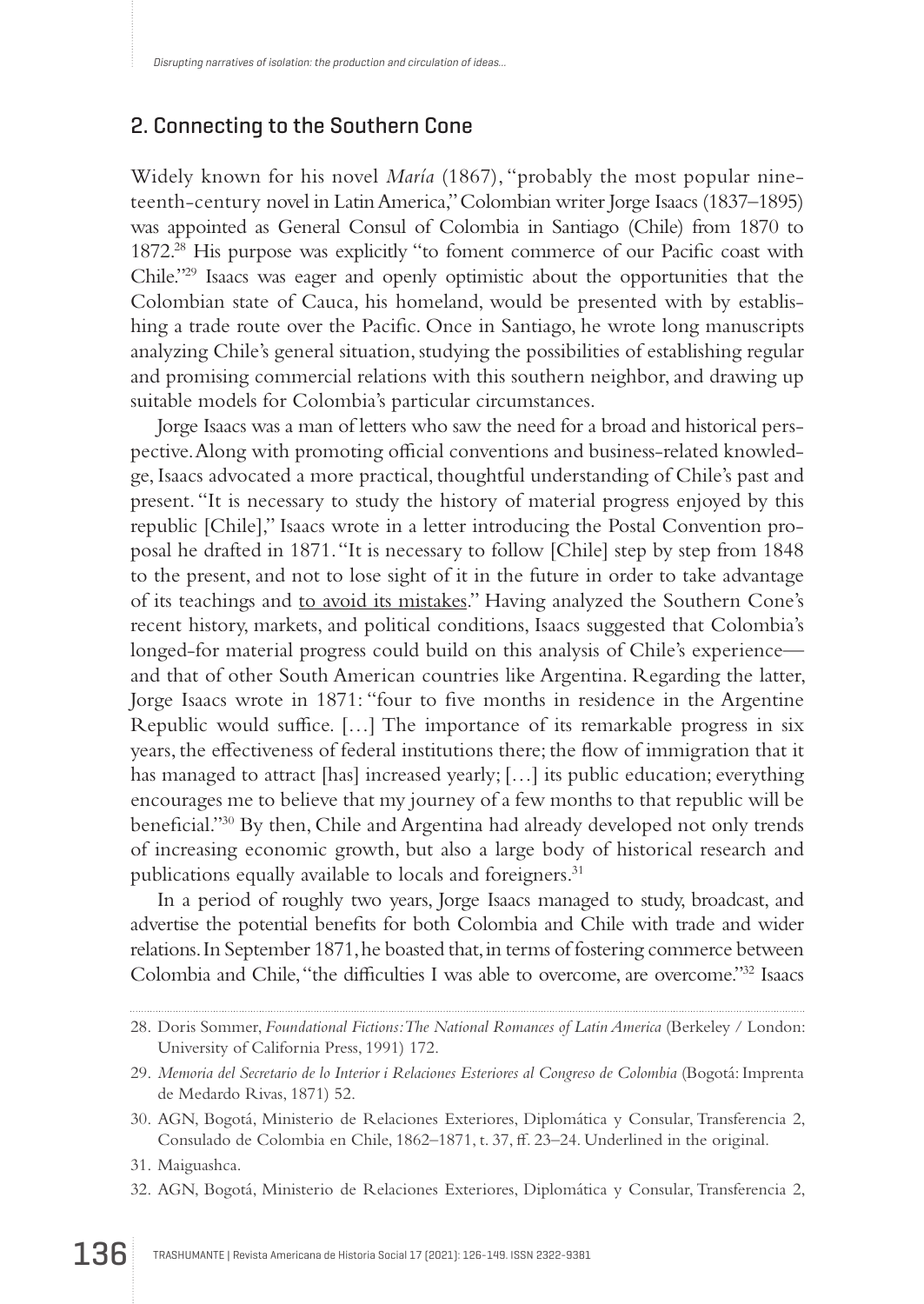also managed to elaborate a protocol on the exchange of scientific and literary publications between the two countries, which was eventually approved by Colombian Law 99 of 1873.33 In so doing, he cleared the path for more Colombians to come with an active interest in learning from Chile's experiences. In fact, apart from developing both the postal and consular conventions, Isaacs believed that the circulation of scientific and literary knowledge was critical if Colombia was to learn from countries like Chile. He also saw the importance of models that were adaptable to Colombia's particular circumstances, a conviction shared by some of his contemporaries.

In 1883, the Colombian diplomat and highly influential intellectual José María Samper (1828–1888) announced in the Colombian newspaper *El Conservador* that, traveling to Chile and the Argentine Republic, he wished

to take advantage of my trip in the service of the letters and sciences of those republics and of our republic, and to that end I intend to take a donation in the name of the Colombian writers to the national libraries of Santiago and Buenos Aires of the works published in Colombia; and then bring and donate to the National Library of Bogotá as many [Latin] American books as I can procure in Chile, the Argentine Republic, Montevideo, etc.<sup>34</sup>

Moreover, after reaching the Southern Cone, in 1885 Samper would sign along with representatives of Chile, Uruguay, and Argentina—a "Latin American Convention on promoting and disseminating useful publications" to promote mutual cooperation between the region's more southerly countries and Colombia.35 Thanks to such individual initiatives and official accomplishments, in 1888 Colombia's National Library received "from the Ministry of Public Education, 61 newspaper collections, all incomplete, from Venezuela, Mexico, Argentina, Ecuador, Peru, Chile, Bolivia, Brazil, Uruguay, Santo Domingo, Cuba, Curaçao, the Philippines, Jamaica, Central America, France, Italy, and Austria."36 Samper's visit to Chile and Argentina contributed substantially to the circulation of global ideas and first-hand knowledge about Latin American countries in Colombia. It also helped raise awareness of the importance of diplomacy as a means of strengthening intellectual relations and exchanges between Colombia and the wider region, which might have contributed to keeping this office in Argentina in the late 1880s.

Consulado de Colombia en Chile, 1862–1871, t. 37, f. 38v.

35. *Memoria del Secretario de Relaciones Exteriores dirigida al presidente de la Unión para el Congreso de 1885* (Bogotá: Imprenta de Vapor de Zalamea Hermanos, 1885) 15.

<sup>33.</sup> AGN, Bogotá, Ministerio de Relaciones Exteriores, Diplomática y Consular, Transferencia 2, Consulado de Colombia en Chile, 1872, t. 41, ff. 13–13v; Antonio José Uribe, ed., *Anales diplomáticos y consulares de Colombia*, vol. 2 (Bogotá: Imprenta Nacional, 1901) 114.

<sup>34.</sup> José María Samper, "De interés general. A los escritores colombianos," *El Conservador* (Bogotá) May 26, 1883: 1019.

<sup>36.</sup> José Rivas Groot, "Biblioteca Nacional. Lista de las publicaciones recibidas en este establecimiento en el período transcurrido desde el 1.° de Abril hasta la fecha," *Anales de la Instrucción Pública en los Estados Unidos de Colombia* (Bogotá) December 1888: 518.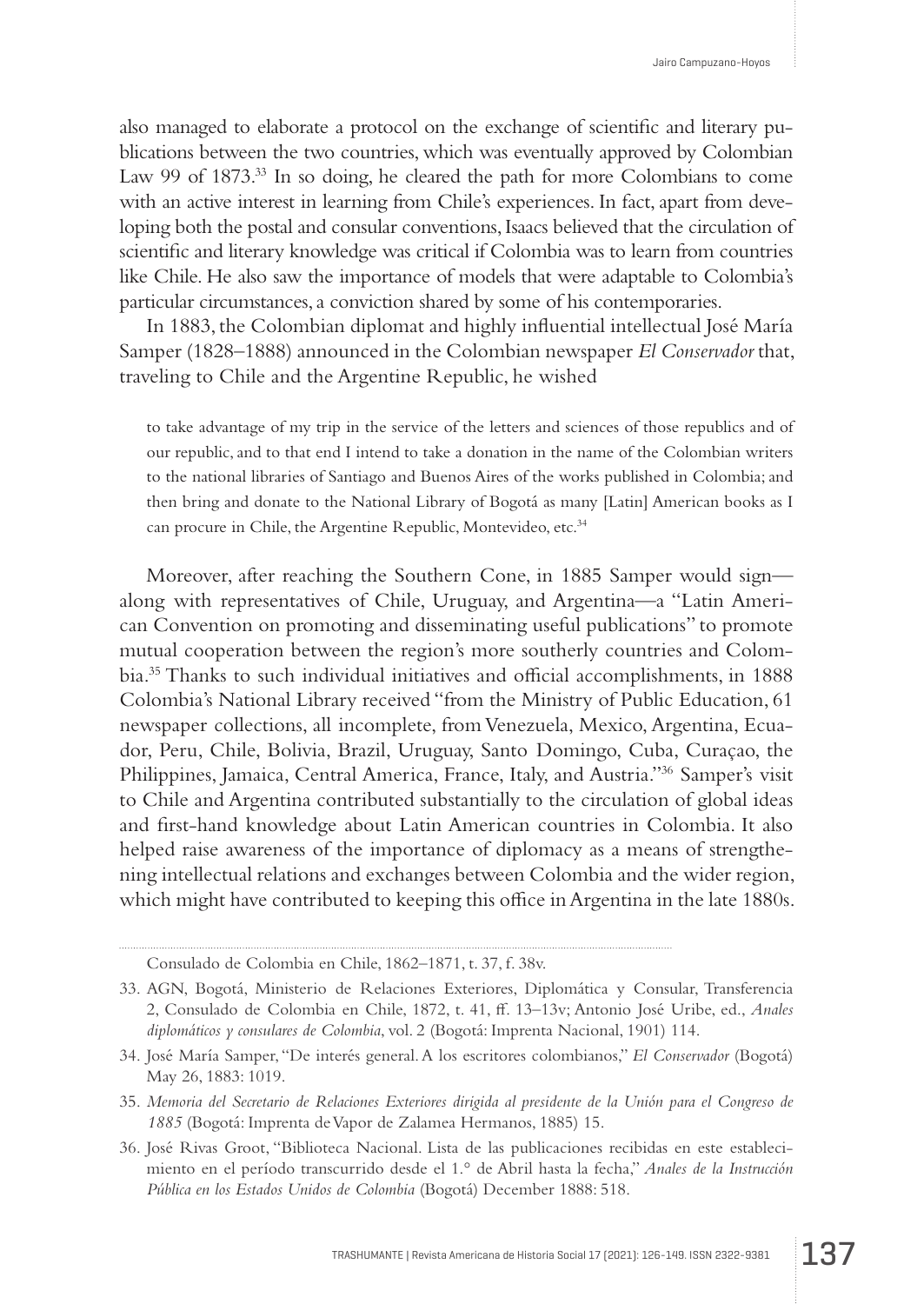In May 1888, Colombian intellectual and politician Antonio Samper was appointed General Consul in Buenos Aires.<sup>37</sup> Having studied this country for over two years, in 1890 he wrote a long report with a detailed account on a wide range of Argentina's current affairs, such as its politics, commerce, and the "causes of Argentina's progress."38 Samper believed that Argentina was exemplary in many aspects, mainly in the way Argentinians encouraged immigration from Europe. In fact, he stated that Argentina "owes its rapid development to the external impulse that immigration provides."39 Through detailed, specific guidelines, Samper suggested ways to promote European migration to Colombia, based on Argentina's methods and warned about the need to consider topographic, cultural, and climatic differences between Colombia and Argentina before establishing immigration policies.40 His report became of interest not only to Colombian officials but also to Argentinians themselves, who published it in 1891 because, as the introductory page states, "it is extremely interesting and contains valuable data, which can be used by the government, by our businessmen, and by agricultural entrepreneurs."<sup>41</sup> Besides this useful document, in 1892 Samper reported the shipment of a dozen Argentinian official volumes, via Paris, to Bogotá. In a letter to the Colombian Minister of Foreign Affairs, Samper wrote that "I have sent the statistical publications that I have been able to gather directly to the Ministry of Development through the trading house of Mr. Antonio Samper and Company in Paris [his own company], to ensure their safe delivery." He also reported that Alberto B. Martínez, then General Director of Municipal Statistics of Buenos Aires, had "given the necessary instructions so that all the publications published by the Statistical Office can be sent to this consulate." 42 Through the shipment of these printed materials, Samper aimed to provide Colombians with a closer look at Argentina's methods for producing enviable patterns of economic growth. By then, Argentina figured as the front runner in the race for progress in Latin America.

Antonio Samper also drew different lessons about Argentina's economic crisis during the late 1880s, a situation that led to the internationally known Baring crisis of 1890.43 Samper, as well as several interested Colombians, had been examining

- 39. AHCA, Buenos Aires, Diplomática y Consular, Consulado General de Colombia, caja 444, 1890, f. 53v.
- 40. AHCA, Buenos Aires, Diplomática y Consular, Consulado General de Colombia, caja 444, 1890, ff. 53v–57.
- 41. Antonio Samper, *La república argentina vista por un colombiano* (Buenos Aires: Kidd y Cía. Limitada, 1891) 3.
- 42. AGN, Bogotá, Ministerio de Relaciones Exteriores, Diplomática y Consular, Consulado de Colombia en Argentina-Buenos Aires. 1872–1910, caja 43, carpeta 110, 88–88v.
- 43. Victor Bulmer-Thomas, *The Economic History of Latin America Since Independence* (New York:

<sup>37.</sup> AHCA, Buenos Aires, Diplomática y Consular, Consulado General de Colombia, caja 444, 1890, ff. 13–13v.

<sup>38.</sup> AHCA, Buenos Aires, Diplomática y Consular, Consulado General de Colombia, caja 444, 1890, ff. 52v–53.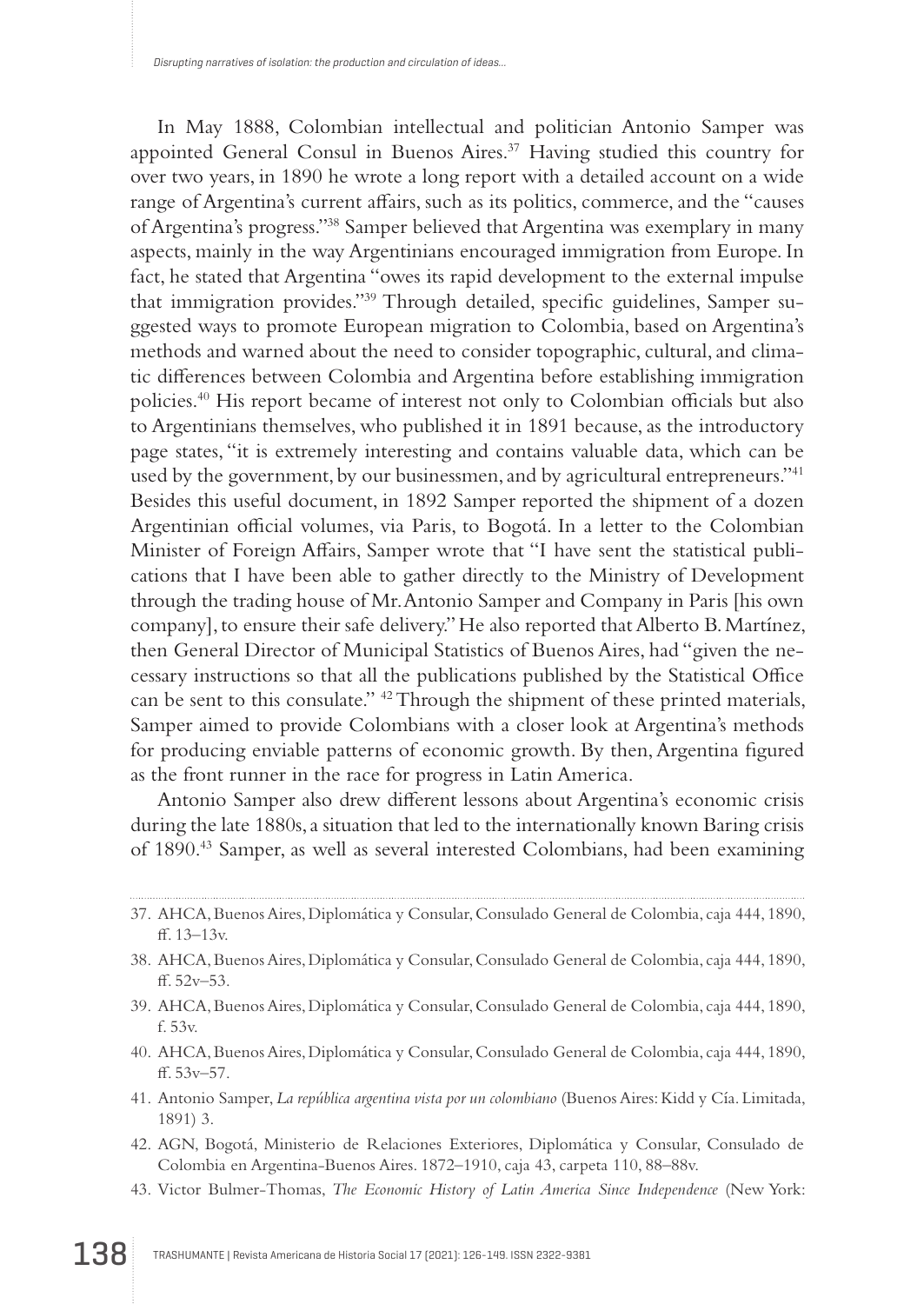the Argentinian paper currency system and the crises it had created.<sup>44</sup> In Colombia, paper currency was also in widespread use; thus, the Argentinian crisis potentially presaged a disastrous outcome. In fact, after offering a detailed explanation and his point of view about the causes of this crisis and the solutions taken to resolve it, Samper stated: "I fervently hope that Argentina will find the formula for her wellbeing, and I present its example to my country to learn from it, assuring to you [Minister of Foreign Affairs] my belief that Argentina has not progressed thanks to paper currency, as some argue, by obfuscation, but in spite of it."45 Likewise, in May 1890 the Colombian newspaper *El Porvenir* published a study of the paper money system that, drawing from the Argentinian experience, claimed: "The danger to which we have alluded comes from the temptation offered by the incentive of spending accompanied by the ease of dealing with new issues of paper currency, which, converted into an ordinary resource, leads to catastrophes like the one that threatens the Argentine Republic today."46 If Colombian newspapers such as *El Porvenir* could publish such studies, it was because intellectuals like Isaacs and the two Samper had already granted Colombians access to global information, mostly from the Southern Cone.

At the turn of the century, and following in Jorge Isaacs's footsteps, the Colombian Consul in Chile, Clímaco Valdez, also channeled useful information back to Colombia. In October 1900, Valdez reported that he was about to ship to Colombia "37 volumes of state reports, statistics, fiscal budgets, general account of the treasury, etc., some of which were requested by that Ministry of Finance, and others that I have judged of interest for our public administration."47 A month later, he wrote correcting the former figure, and informed that he had shipped 68 Chilean books to Colombia, 47 of which were "bulletins of laws and government decrees." 48 The package also included a "mining bill," commercial statistics,

- 44. "La crisis argentina. Sus causas y desarrollo," *El Correo Nacional* (Bogotá) December 16, 1890: 2; "Como marcha la Argentina," *La República* (Bogotá) February 6, 1894: 1; "Papel moneda," *La República* (Bogotá) March 15, 1894: 1; "República Argentina," *La República* (Bogotá) February 3, 1891: 3; "El problema argentino," *El Correo Nacional* (Bogotá) February 12, 1891: 2; "República Argentina," *El Correo Nacional* (Bogotá) February 15, 1891: 2.
- 45. AHCA, Buenos Aires, Diplomática y Consular, Consulado General de Colombia, caja 444, 1890, f. 69v.
- 46. Miguel Samper, *Crisis monetaria. Artículos publicados en "El Relator", precedidos de fragmentos del folleto titulado Banco Nacional (1880) y del titulado Nuestra circulación monetaria (1890)* (Bogotá: Imprenta de La Nación, 1892) 52–53.
- 47. AGN, Bogotá, Ministerio de Relaciones Exteriores, Diplomática y Consular, Transferencia 2, Consulado de Colombia en Chile, 1899–1902, t. 44, f. 54.
- 48. AGN, Bogotá, Ministerio de Relaciones Exteriores, Diplomática y Consular, Transferencia 2,

Cambridge University Press, 2003) 71; Oscar Camilión, *The Argentine Crisis* (New York: Council on Foreign Relations, 1990); Roberto Cortés Conde, "The Growth of the Argentine Economy, *c.* 1870–1914," *The Cambridge History of Latin America c. 1870 to 1930*, vol. V, ed. Leslie Bethell (Cambridge: Cambridge University Press, 1986) 344–47; AHCA, Buenos Aires, Diplomática y Consular, Consulado General de Colombia, caja 444, 1890, ff. 64–69v.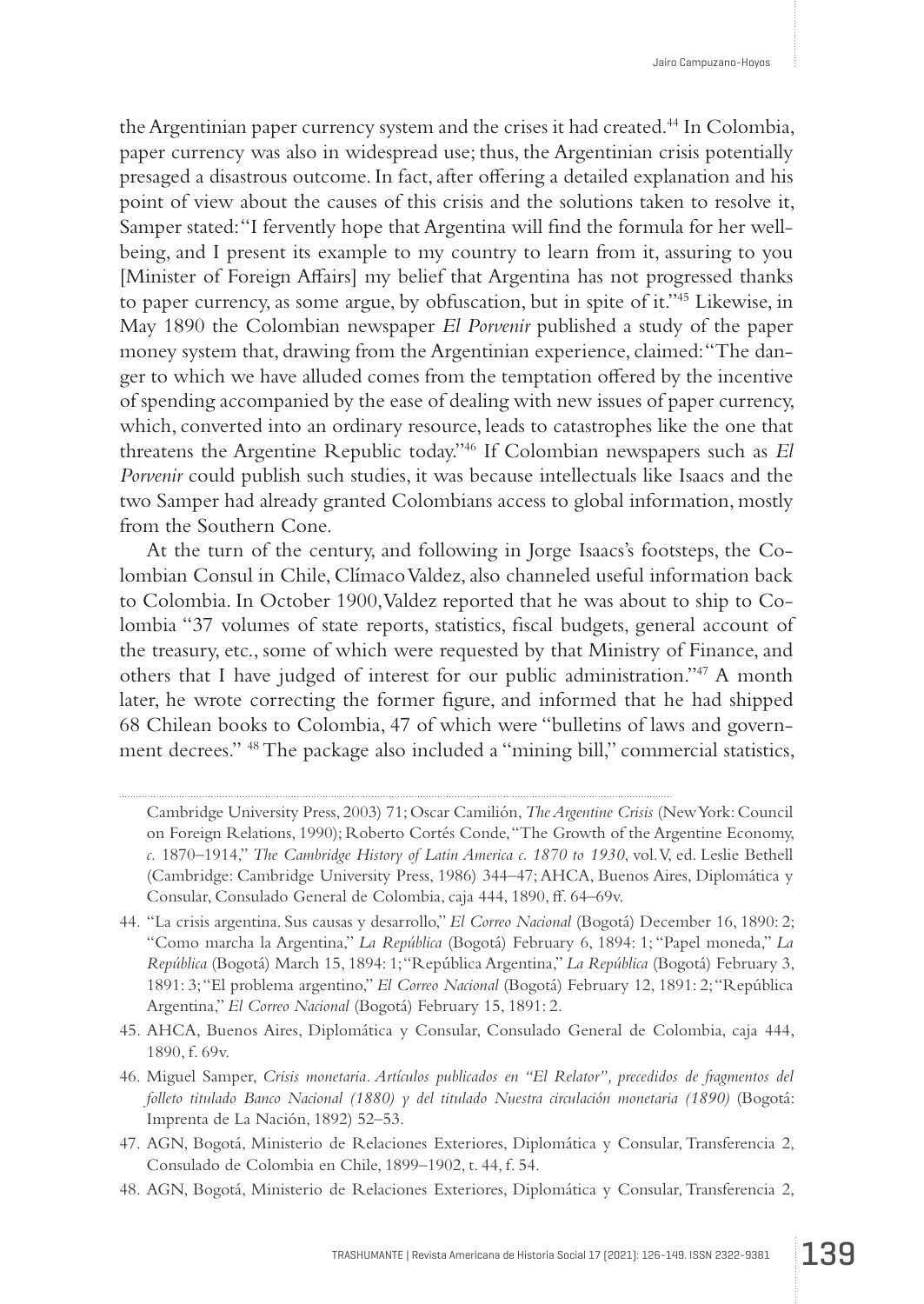reports on foreign relations and on "*Culto y Colonización,*" "astronomical observations of the observatory of Santiago de Chile," a study of "cholera prophylaxis," reports on "telegraphs and post office," and a variety of volumes on "education and instruction."49

Given the rapid economic growth in neighboring countries, Colombian intellectuals and statesmen such as Jorge Isaacs, José María Samper, Antonio Samper, and Clímaco Valdez sought not only to learn from them, but also to give their support to commercial and literary conventions, which would allow a faster and more efficient examination of republics in the region through the collection and shipment of useful printed materials. During the second half of the nineteenth century, the Colombian diplomatic corps in Latin American countries played a key mediating role by collecting and sending to Colombia a selection of useful publications. They sought to identify models from Latin American countries that were directly adaptable to Colombia's unique circumstances. However, they also looked to neighboring countries via mediators established in the United States and Europe.

# 3. Reporting from Paris

By the 1880s, cosmopolitan Paris had become the most important international meeting point for Latin Americans.50 In 1887, Colombian statesman Carlos Holguín (1832–1894) stated that Paris was "virtually […] the capital of Latin America, whose children, if living fraternally, will be able to consolidate and put on track their common interests."51 In fact, the Latin American population residing in Paris grew from 4,000 in the 1870s to 6,000 in 1900, without counting many other temporary visitors.52 Many intellectuals, artists, politicians, and businessmen from all over Latin America worked diligently on getting to know each other in the City of Light, promoting their countries and sharing their ideas about material and intellectual progress. Most of this work was carried out by establishing associations, such as the Sociedad Politécnica de Colombia, the Sociedad de la Unión Latinoamericana, the Sociedad América, and the Sociedad Latino-Americana "Biblioteca Bolívar." Most of these were created during the 1870s, and their founding members included Colombians José Tomás Henao, Jorge Enrique Delgado, José María Torres Caicedo, Ignacio Gutiérrez Ponce, and Ramón Santo Domingo Vila.53

Consulado de Colombia en Chile, 1899–1902, t. 44, f. 70.

<sup>49.</sup> AGN, Bogotá, Ministerio de Relaciones Exteriores, Diplomática y Consular, Transferencia 2, Consulado de Colombia en Chile, 1899–1902, t. 44, ff. 68-68v.

<sup>50.</sup> Jens Streckert, *Die Hauptstadt Lateinamerikas: eine Geschichte der Lateinamerikaner im Paris der Dritten Republik (1870–1940)* (Cologne: Böhlau, 2013) 37–43; Jens Streckert, "Latin Americans in Paris, 1870–1940: A Statistical Analysis," *Jahrbuch für Geschichte Lateinamerikas* 49 (2012): 181–204.

<sup>51.</sup> "Unión Latino-Americana," *La Estrella de Panamá* (Panama) October 22, 1887: 4.

<sup>52.</sup> Streckert, *Die Hauptstadt* 75–76.

<sup>53.</sup> Martínez 153–54.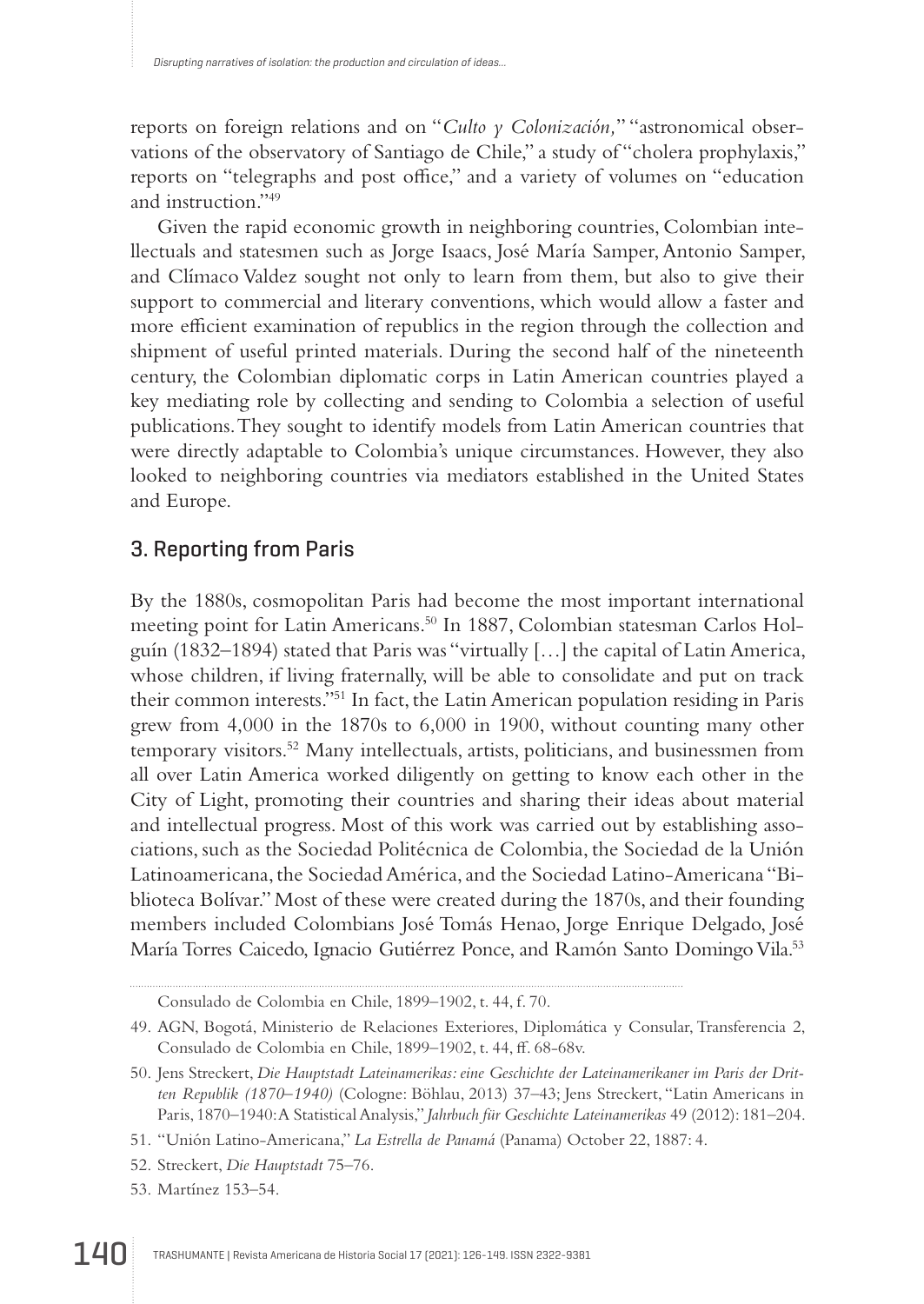The fact that they were living in Paris does not mean that they looked to North Atlantic models exclusively. Intellectuals residing in Europe, such as Colombia's Adriano Páez, strived to ensure that official and informal data on Latin American countries would reach Paris and, once gathered and selected carefully, return to Latin America (mostly) in the form of periodicals.

Adriano Páez (1844–1892) was appointed Consul of Colombia in Le Havre toward the end of 1870. Besides building up intellectual networks and contributing to the leading journals of Madrid, Paris, Florence, and London, Páez founded *Revista Latino-americana*, a journal published in 1874 in Paris and written in both French and Spanish. It was the first newspaper published by a Colombian in the City of Light.54 By inviting a myriad of Latin American contributors to his journal, Páez aimed to disseminate knowledge about Latin America in Europe, as well as to circulate useful ideas back in the Americas. The *Revista's* goal was twofold: to "defend" in Europe "the interests of the continent of Columbus" and to bruit widely everything "useful to [Latin] America".55 Aware of the importance of informing Latin Americans about their countries' history and reflecting on their progress, Páez openly "begged" Latin American newspapers to "examine and discuss" the ideas put forward in his journal.<sup>56</sup> This periodical included articles on relations between Europe and Latin America as well as on Latin American countries' past history and contemporary affairs. These works focused on specific stories of technology spillover, such as the introduction of railroads, encouraging immigration, the debates regarding the sugar industry, and guidelines for adapting relatively new economic enterprises like sericulture. This periodical also regularly published lists of books by Latin American writers as well as news of politics, economics, and some European countries. Overall, a frequent reader of *Revista Latinoamericana* would not have missed out on relevant information about Europe's and Latin America's signs of progress.

*Revista Latino-americana* circulated widely in Colombia and in Latin America; the Colombian government alone allocated 1,800 Colombian pesos to pay for 300 subscriptions of this journal out of its budget for the fiscal year 1874–1875.57 Moreover, it was distributed in seven Colombian cities and presented as a gift to presidents of Latin American countries, as well as to the main newspapers and libraries within the American continent.58 Before returning to his home country in 1876, Páez managed to publish four volumes of nearly 1,200 pages in total. Later, the number of Latin American publications in Paris would increase under the influence of societies like the Sociedad Latino-Americana "Biblioteca Bolívar,"

<sup>54.</sup> Martínez 149.

<sup>55.</sup> Adriano Páez, "Introducción," *Revista Latino-americana* 1 (Paris) 1874: 4–5.

<sup>56.</sup> Páez 5.

<sup>57.</sup> *Memoria del Secretario del Tesoro dirijida al Presidente de la Unión para el Congreso de 1874* (Bogotá: Imprenta de Gaitán, 1874) viii.

<sup>58.</sup> Martínez 149.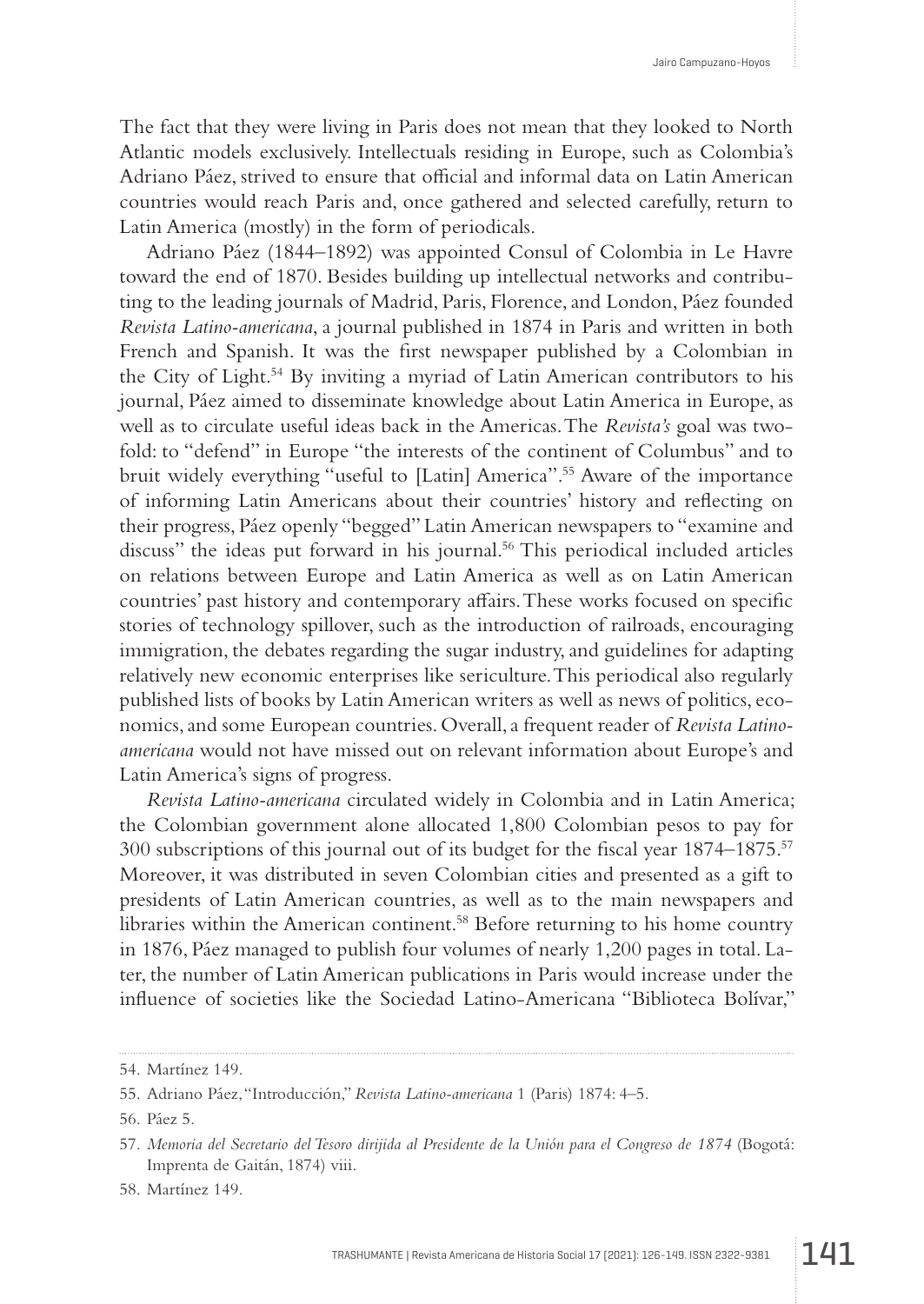which was formed in Paris to celebrate the first centenary of Simón Bolívar's birth.59 Some Colombian intellectuals such as Ignacio Gutiérrez Ponce (1850– 1942) were prominent figures in this society. $60$ 

Seeking to publicize American countries abroad and to strengthen bonds among Latin Americans, the "Biblioteca Bolívar" operated as an independent library from 1883 to 1890. In 1885, the library had already collected 3,000 volumes of official publications and original works, most of them by Latin American authors.61 In 1889, the library's chairman, Ignacio Gutiérrez Ponce, published the library's first catalog, which was divided into fourteen categories: "law and legislation, history, literature, philosophy and religion, economics and finance, geography, navigation, travel, philology and pedagogy, science, arts, commerce and industry, maps, and periodicals."62 Toward the end of the 1880s, this library became perhaps the largest specialized collection on Latin America in Paris (and thus in the world), as many Latin American newspapers reported.<sup>63</sup> However, lacking consistent benefactors to properly maintain it, the Sociedad Latino-Americana "Biblioteca Bolívar" donated the library to the French government, which had been the original idea. It was annexed to the Institut de France's Bibliothèque Mazarine in 1890, remaining accessible to visitors from around the world and mainly to Paris's Latin American population.<sup>64</sup>

Members of the "Biblioteca Bolívar"—such as Uruguayan Pedro S. Lamas, who was elected the Society's first vice-president—contributed notably to the circulation of ideas of Latin America from Paris.65 Besides publishing books and articles promoting Latin American countries, particularly Argentina, Lamas was the editor of *Revue Sud-Américaine* from 1882 to 1890.<sup>66</sup> This was a fortnightly

- 60. Martínez 154; Gutiérrez Ponce 105.
- 61. Gutiérrez Ponce105.
- 62. Gutiérrez Ponce 105.
- 63. Jacyn, "Revista. París, Diciembre 5 de 1885," *El Siglo Diez y Nueve* (Mexico) January 6, 1886: 1; "París. Sociedad Latino-Americana. 'Biblioteca Bolívar,'" *El Heraldo* (Cochabamba) August 3, 1886: 2; "Cartas europeas. París, Octubre 28 de 1886," *El Heraldo* (Cochabamba) January 15, 1887: 2; "Unión Latino-Americana," *La Estrella de Panamá* (Panama) October 22, 1887: 4; Jacyn, "Revista. París, Mayo 1 de 1888," *El Siglo Diez y Nueve* (Mexico) May 22, 1888: 2; "Asociación de la Biblioteca Bolívar," *El Heraldo* (Bogotá) July 16, 1890: 3; Rafael Bermúdez de Castro, "Reseña histórica sobre las bibliotecas antiguas y modernas de Europa y América," *Pabellón de Honduras* (Tegucigalpa) October 13, 1900: 2.
- 64. Gutiérrez Ponce 106.
- 65. Sociedad Latino-Americana "Biblioteca Bolívar," "Estatutos de la Sociedad Latino-Americana 'Biblioteca Bolívar.' 21 rue de Grammont-Paris," *Anales de la Instrucción Pública en los Estados Unidos de Colombia* (Bogotá) December 1883: 408–413.
- 66. Pedro S. Lamas, *Objetivos y resultados de mis trabajos en Europa en favor de la República Argentina (1882–1890* (Paris: V. Goupy y Jourdan, 1890).

<sup>59.</sup> Martínez 153–54; Ignacio Gutiérrez Ponce, *Reminiscencias de vida diplomática, 1879 a 1923, y Crónicas de mi hogar en la época colonial, 1536 a 1816* (London / Tonbridge: Whitefriars Press, 1926) 19.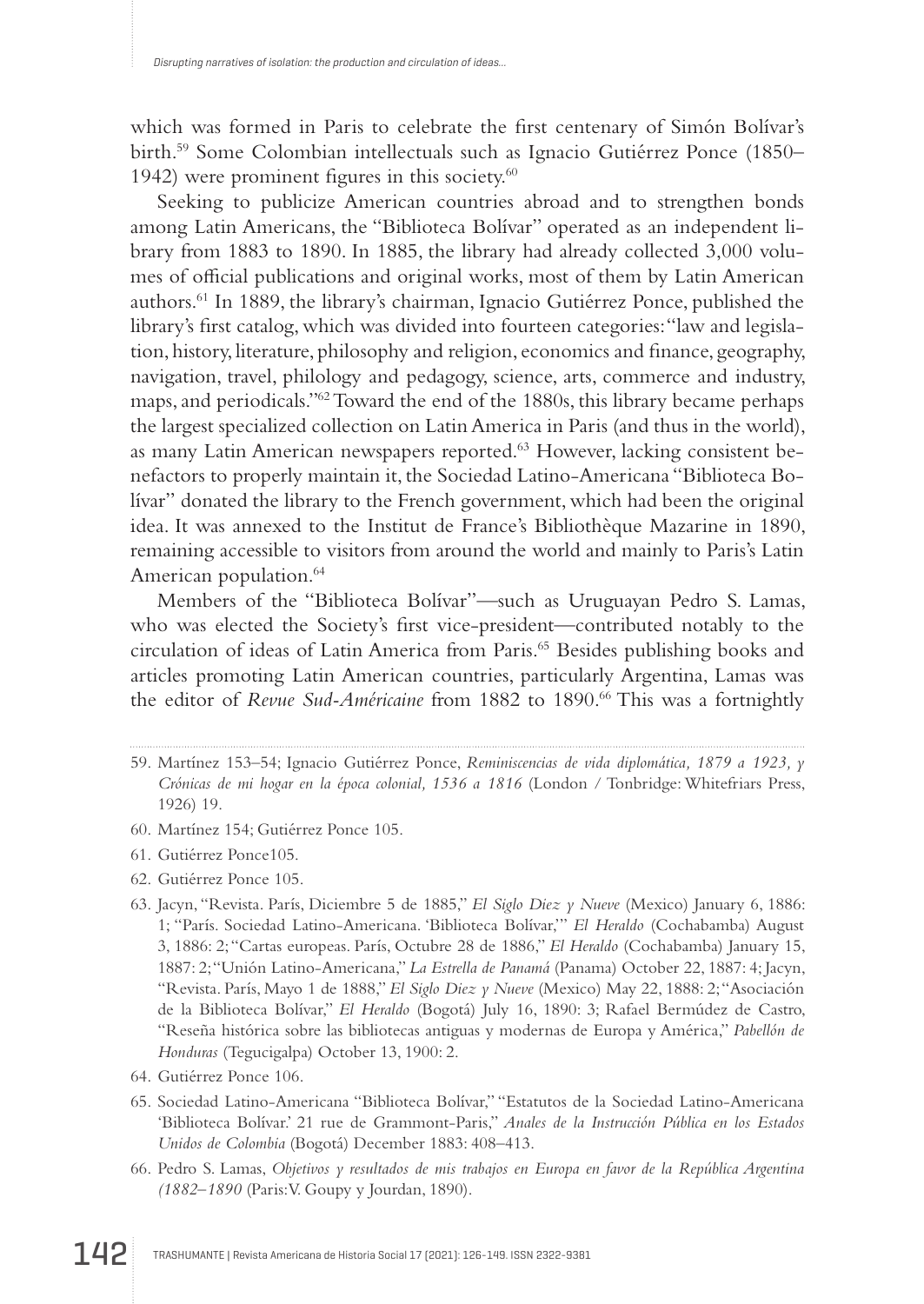periodical until 1888, when it became a weekly magazine. Several Latin American governments and private entrepreneurs used it to showcase their progress and trade statistics. Moreover, many chronicles about Latin American and European current affairs and specific studies about Latin American countries were published. In addition, each edition included financial and economic reviews, bibliographical information, and useful announcements. Reporting commercial and cultural possibilities of Latin American countries, the *Revue Sud-Américaine* main targeted a European readership. However, it also aimed to strengthen ties among Latin Americans. This publication circulated widely, allowing interested people to improve their knowledge of Latin America.

*Revue Sud-Américaine* was available through subscription and purchases at post offices. It was also available free of charge in some of Paris' reading rooms, public establishments, and trade unions.<sup>67</sup> Although Colombia only had a few direct distributors of international newspapers, publications such as the *Revue Sud-Américaine* circulated widely and were quoted in some Colombian publications.68 In fact, Colombia was the country with the most direct agents of this journal. In 1883, while countries such as Argentina, Brazil, Chile, Ecuador, Guatemala, Mexico, Nicaragua, Peru, Salvador, Uruguay, and Venezuela had one agent, the journal reported ten different ones in Colombia, which shows the efforts of some Colombians to spread ideas of Latin America in their home country.<sup>69</sup>

Colombian periodicals enriched their contents by incorporating information about Latin America that circulated widely in Paris. While in 1870 only four Parisian publications addressed topics related to Latin America, and the access to news depended on the importation of Latin American newspapers, since the proclamation of the French Third Republic in 1870 the number of publications about Latin America grew, many of them directed and edited by Latin Americans living in the French metropolis.70 Some examples of them were *El Américano: ilustrado, pol*í*tico y literario* (1872–1874), *Revista Latino-americana* (1874), *Europa y América. Revista quincenal ilustrada de literatura, artes y ciencias* (1880–1895), *Le Brésil. Courrier de l'Amérique du Sud* (1881–1922), *La Estrella de Chile. Órgano de la colonia chilena en Europa* (1891), *América en París. Revista quincenal* (1891–1892), *La République Cubaine. La República Cubana* (1896–1897), and *Revue Sud-Américaine* (1882–1890, 1913).71 Together, these periodicals provided the foundation for a thriving intellectual community and an exchange of ideas among Latin American intellectuals abroad. In other words, these papers were important for spreading—and contributing to—a regional transfer of knowledge among Latin American countries.

71. Rojas 255–56.

<sup>67.</sup> Streckert 271.

<sup>68.</sup> Martínez 79; Enrique Álvarez, *La crisis económica* (Bogotá: Imprenta de La Luz, 1886); Gutiérrez Ponce.

<sup>69.</sup> *Revue Sud-Americaine* (Paris) April 15, 1883: 468.

<sup>70.</sup> Rojas 255.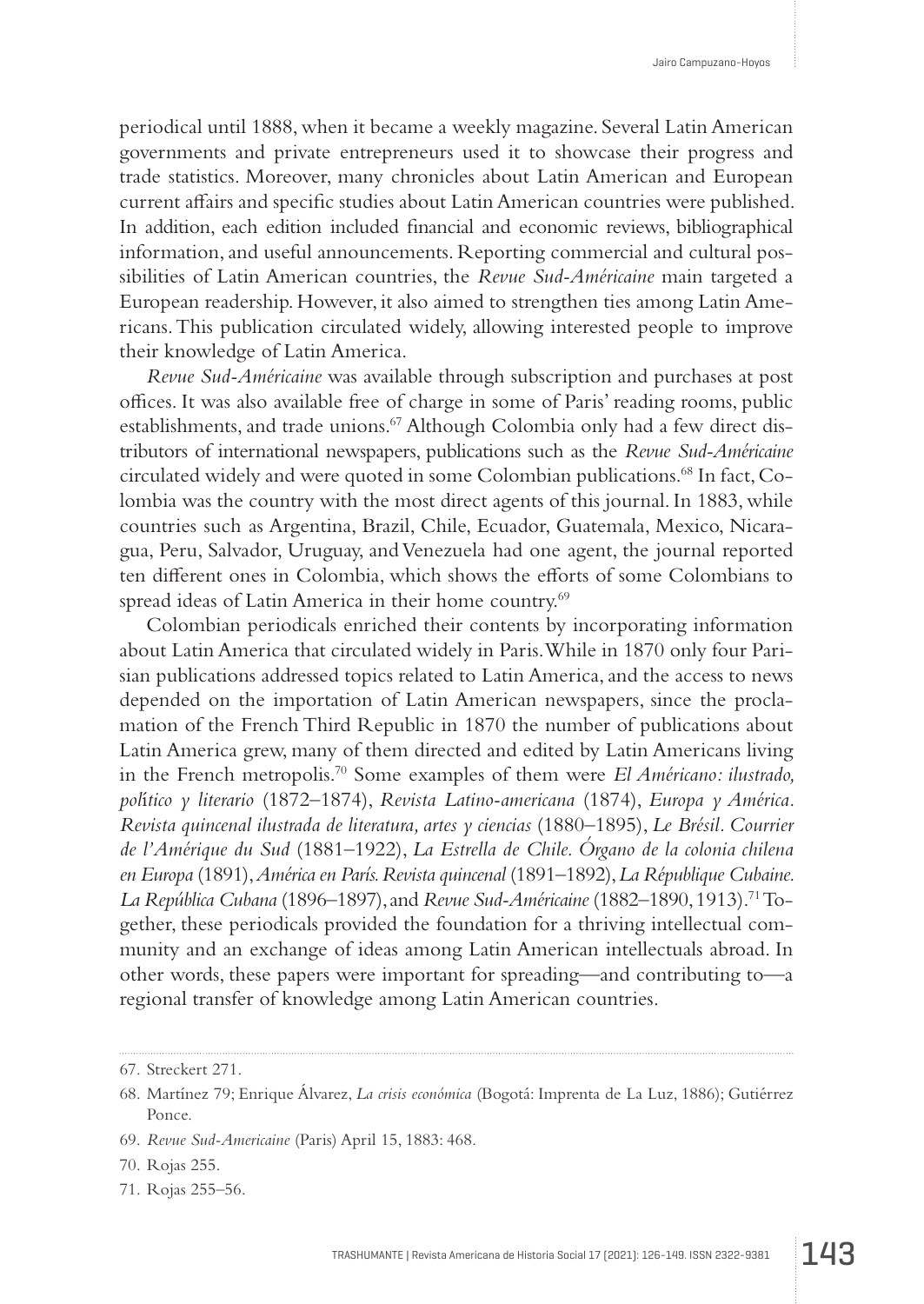Bookstores also facilitated the circulation of Latin American ideas in Colombia.72 One of the most influential bookstores in Bogotá was Librería Torres Caycedo, named after José María Torres Caicedo (1830–1889), a member of the "Biblioteca Bolívar" and esteemed Colombian who "was the protector and mentor of all South Americans, and Colombians in particular, who arrived in Paris."73 According to the Colombian intellectual Lázaro María Pérez, this was "the best, internationally connected bookstore in the country";<sup>74</sup> it built up a Latin American collection, resulting from the network of exchanges its owner weaved with Latin American booksellers, mainly from Argentina, Chile, Nicaragua, and Mexico. Among other connections, the relationship between Pérez and Chilean Roberto Miranda was key; it lasted for about a decade and led to the circulation of original Chilean manuscripts like *Exposición razonada y estudio comparativo del Código Civil Chileno* (1868) and *Código civil ante la Universidad* (1871) by Jacinto Chacón in Colombia.75 Aiming to identify appropriate models for Colombia's unique circumstances from neighboring countries, books on Latin American legal institutions were among the critical materials circulated by intellectuals in Colombia toward the end of the century. The models that Colombians drew from Chile included its Civil Code. Although this was adapted separately by Colombia's states during the federative era (1863–1886), it was widely adopted by the whole territory of Colombia by Law 86 of 1887, immediately after the Constitution of 1886 established a centralist government. Although it was not an identical copy, Chile's Code served as a mediated base.76

Besides selling books, bookstores also offered subscriptions to periodicals from around the world. Although the first modern bookstore in Bogotá was opened by Juan Simonnot in 1851, offering subscriptions to two of the most influential European publications for Latin Americans, *Correo de Ultramar* and *El Eco de Ambos Mundos*, Librería Torres Caycedo promoted subscriptions to a wide variety of Latin American periodicals, such as *Revue Sud-Américaine* and *Revista del Mundo Latino* from Paris, and *El Educador Popular*, *La Industria*, *El Ateneo*, and *La América Ilustrada* from New York.77 This access via subscription to international periodicals stemmed from the efforts of many intellectuals—not only in the Southern Cone and Europe, but also in the US— during the second half of the nineteenth century.

74. Murillo 56; Martínez 64.

- 76. Fernando Vélez, *Datos para la historia del derecho nacional* (Medellín: Imprenta del Departamento, 1891) 79.
- 77. Murillo 56; Martínez 64; "Anuncios. La Librería Torres Caycedo," *El Conservador* (Bogotá) October 9, 1883: 1.

<sup>72.</sup> Juan David Murillo Sandoval, "La aparición de las librerías colombianas. Conexiones, consumos y giros editoriales en la segunda mitad del siglo XIX," *Historia Crítica* 65 (2017): 49–69. DOI: [10.7440/histcrit65.2017.03.](https://doi.org/10.7440/histcrit65.2017.03)

<sup>73.</sup> José María Quijano Wallis, *Memorias autobiográficas, histórico-políticas y de carácter social* (Roma: Tipografía Italo-Orientale, 1919) 172.

<sup>75.</sup> Murillo 57.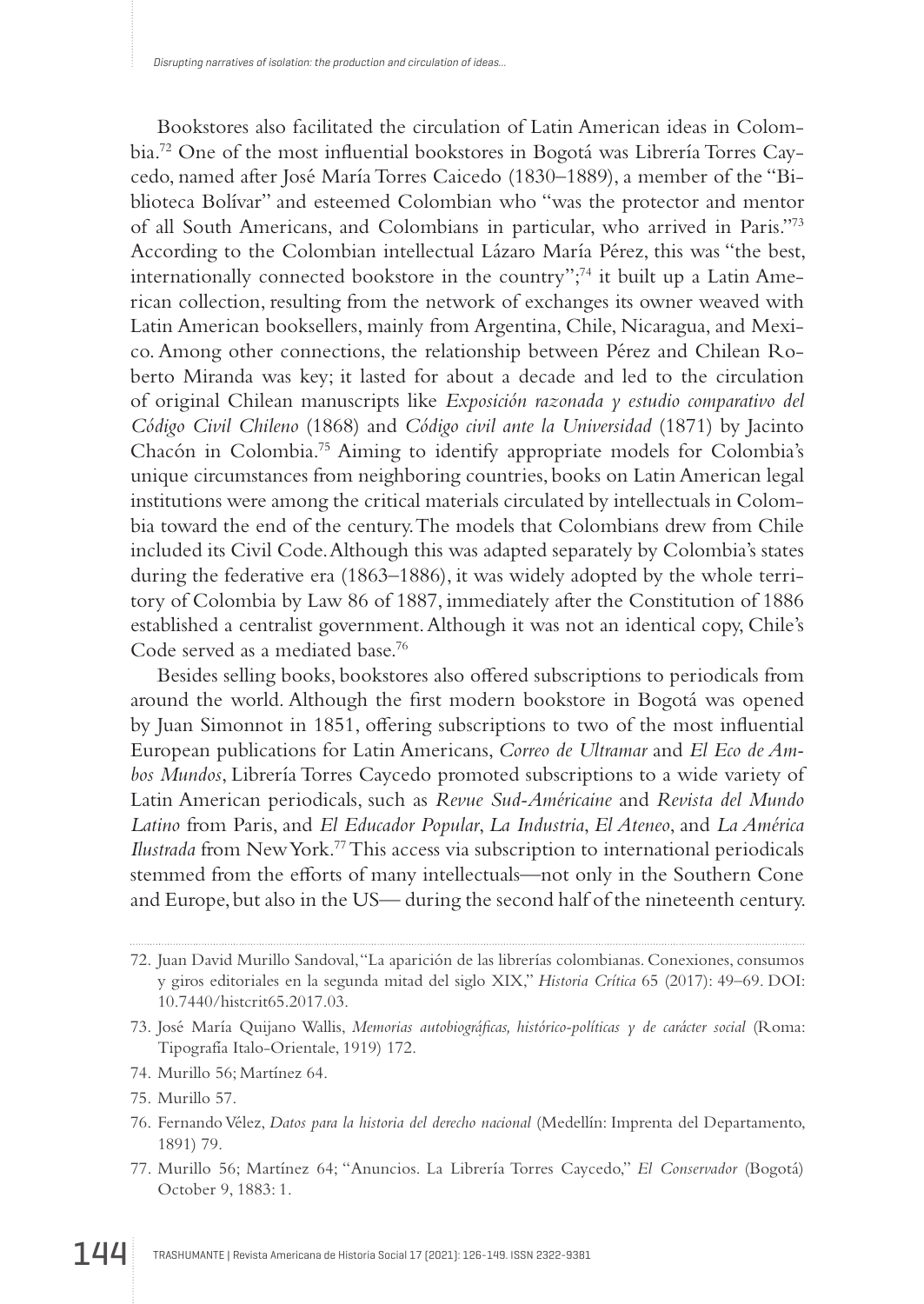Moreover, bookstores circulated publications informing Colombians about Latin American countries' signs of progress as well as deliberating on useful global developments and making suggestions for action. Chief among other stimulating works were Eustacio Samtamaría's two volumes of *Conversaciones familiares* (whose chapters were originally published as newspaper articles) and Father Federico Cornelio Aguilar's publications, mainly his comparative masterpiece entitled *Colombia en presencia de las repúblicas Hispano-Americanas*. 78 It is worth noting that Aguilar was highly regarded in Colombia because "through his constant correspondence with the press [while living 30 years abroad], accumulating hundreds of articles, he made brother nations known to us," as the Colombian intellectual Arturo Quijano wrote in a posthumous homage paid to Aguilar in 1922.<sup>79</sup> Both Santamaria and Aguilar devoted years to observation and analysis of the political and economic conditions of many different peoples around the world, including Latin American nations. They put into writing their considerations, aiming to provide Colombians with insights into global affairs and, ideally, to raise awareness in Colombia of a variety of opportunities to thrive on the world stage. These works could be the subject of an entire article, but for reasons of space we cannot analyze them in detail here.

# **Conclusions**

No good reasons seem to exist to continue echoing oft-uncontested assumptions about physical, let alone intellectual isolation in Colombia toward the end of the nineteenth century. As ideas could move more easily and inexpensively than people, Colombian intellectuals and statesmen fostered the circulation of global ideas, including but not limited to Latin America's news and printed materials via the Southern Cone, Paris, and New York to Colombia. They circulated firsthand information and negotiated treaties and the official exchange of publications while on diplomatic postings to countries such as Argentina, Chile, and France. In short, they promoted a movement of ideas that was key to expanding intra-Latin American mutual knowledge and identifying appropriate models for Colombia's particular circumstances. In the form of periodicals, books, and manuscripts, useful knowledge of Latin America circulated widely in Colombia during the second half of the nineteenth century, with increasing dynamism and numbers of publications since the 1870s.

<sup>78.</sup> Eustacio Santamaría, *Conversaciones familiares sobre industria, agricultura, comercio, etc., etc., etc.*, 3 vols. (Havre: A. Lemale Aîné, 1871); Federico Cornelio Aguilar, *Colombia en presencia de las repúblicas Hispano-Americanas* (Bogotá: Imprenta de Ignacio Borda, 1884); Federico Cornelio Aguilar, "Ligero estudio sobre las minas de Méjico y Colombia," *Anales de la Instrucción Pública* (Bogotá) 1884; Federico Cornelio Aguilar, *Último año de residencia en México* (Bogotá: Imprenta de Ignacio Borda, 1885).

<sup>79.</sup> Arturo Quijano, "Cónsules de Ideas," *El Gráfico* 622 (Bogotá) November 1922: 350.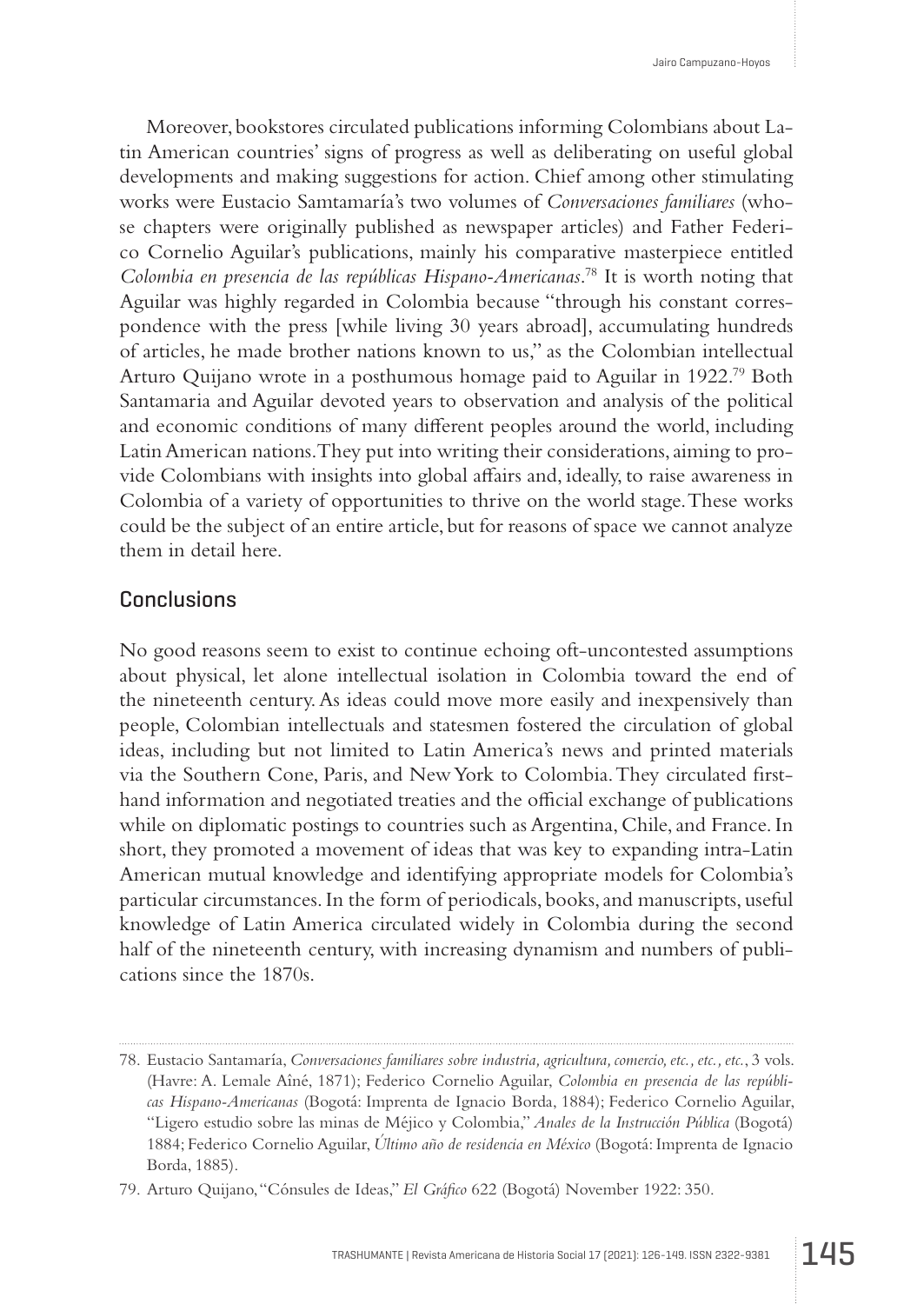If intra-Latin American interactions were not as visible as the exchanges with the North Atlantic it was not for reasons of objective isolation. In fact, most of the trade routes were well established across the Atlantic basin, making people "hungry" for Latin American and international publications willing to look for circulation among the existing routes. In so doing, many Colombians managed to acquire printed materials from within Latin America and sought eagerly to extend their reach to their fellow citizens. By circulating global ideas, some intellectuals, statesmen, and interested Colombians in general sought to provide their compatriots with relevant information and compelling reasons to raise awareness about Colombia's place in the world relative to other Latin American countries. Their aim was ideally to push them toward actions intending to reach higher levels of material and intellectual progress. Disregarding the oft-blamed topographic and infrastructural hindrances, they managed to interconnect Colombians with Latin Americans and with the world. Colombians could form mental images of other Latin American countries as much as they did of countries in the North Atlantic because global publications circulated widely in their homeland, mainly after intellectuals and statesmen managed to overcome infrastructure difficulties via intermediaries, official conventions, and publication exchanges.

This article has shown that the production and circulation of ideas stand as relevant as well as productive historical phenomena that allow researchers to couple research agendas that are often divorced in the form of intellectual, diplomatic, international relations, and economic histories. Further analyses intertwining such historical subjects would contribute to offering fresh insights and reinterpretations to better understand the history of Latin America over the long term.

## References

#### Manuscripts

Archivo Histórico de la Cancillería Argentina, Buenos Aires (AHCA) Diplomática y Consular, Consulado General de Colombia Archivo General de la Nación, Bogotá (AGN) Ministerio de Relaciones Exteriores, Diplomática y Consular

#### Printed

Aguilar, Federico Cornelio. *Colombia en presencia de las repúblicas Hispano-Americanas*. Imprenta de Ignacio Borda, 1884.

\_\_\_\_\_\_\_. *Último año de residencia en México*. Bogotá: Imprenta de Ignacio Borda, 1885. Álvarez, Enrique. *La crisis económica*. Bogotá: Imprenta de La Luz, 1886.

*Estadística comercial de la República de Chile correspondiente al año de 1873*. Valparaíso: Imprenta del Mercurio, 1874.

*Estadística del comercio exterior i de cabotaje i de los demas ramos relacionados con la ha-*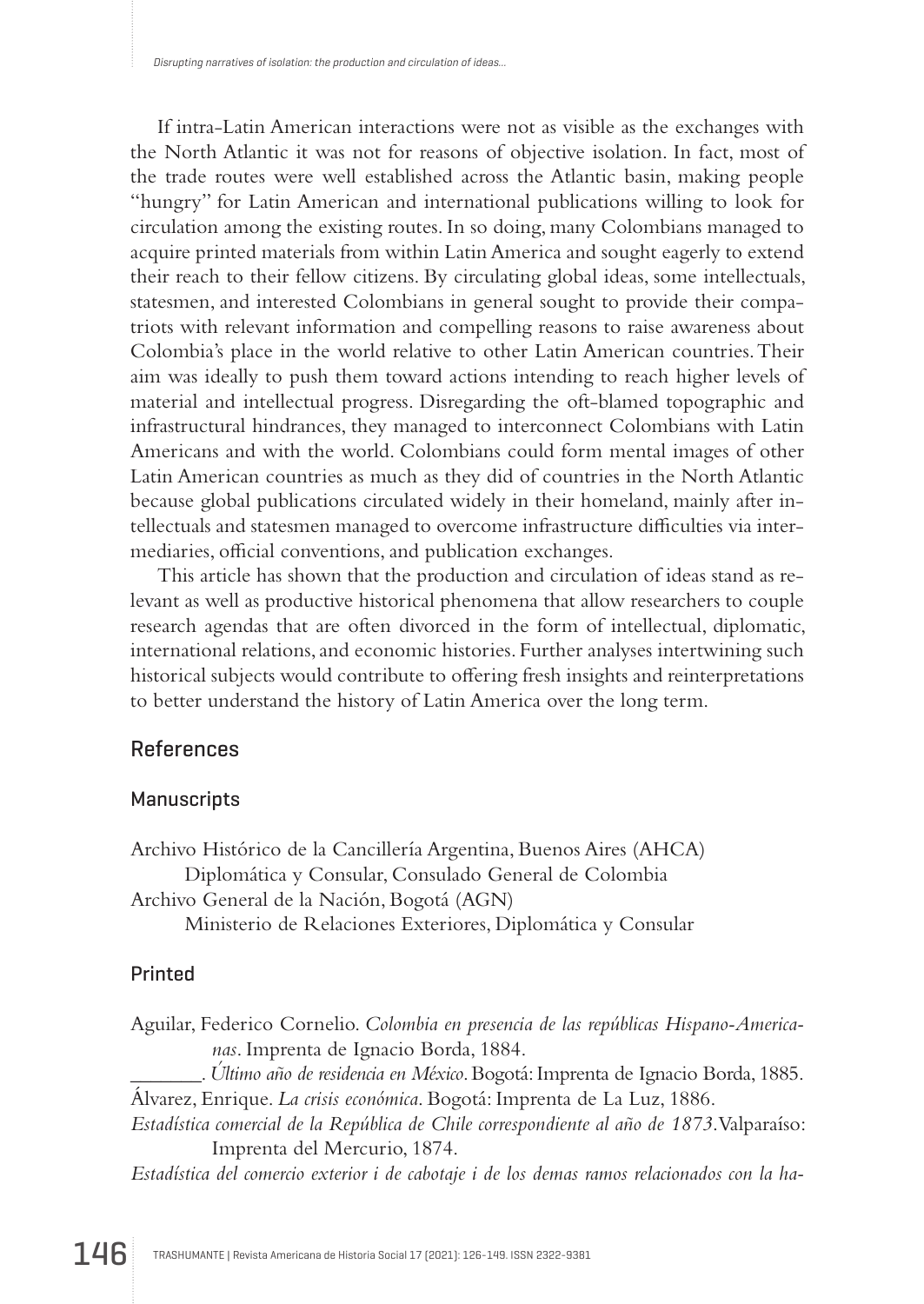*cienda nacional, correspondiente al año de 1869 a 1870*. Bogotá: Imprenta de Gaitán, 1871.

- Gutiérrez Ponce, Ignacio. *Reminiscencias de vida diplomática, 1879 a 1923, y Crónicas de mi hogar en la época colonial, 1536 a 1816*. London / Tonbridge: Whitefriars Press, 1926.
- Lamas, Pedro S. *Objetivos y resultados de mis trabajos en Europa en favor de la República Argentina (1882–1890)*. Paris: V. Goupy y Jourdan, 1890.
- *Memoria del Secretario de lo Interior i Relaciones Esteriores al Congreso de Colombia*. Bogotá: Imprenta de Medardo Rivas, 1870.
- *Memoria del Secretario de lo Interior i Relaciones Esteriores al Congreso de Colombia*. Bogotá: Imprenta de Medardo Rivas, 1871.
- *Memoria del Secretario de lo Interior i Relaciones Esteriores al Congreso de Nacional de 1872*. Bogotá: Imprenta de Medardo Rivas, 1872.
- *Memoria del Secretario del Tesoro dirijida al Presidente de la Unión para el Congreso de 1874*. Bogotá: Imprenta de Gaitán, 1874.
- *Memoria del Secretario de Relaciones Exteriores dirigida al presidente de la Unión Para el Congreso de 1885*. Imprenta de Vapor de Zalamea Hermanos, 1885.
- Nelson, Wolfred. *Five Years at Panama the Trans-Isthmian Canal*. London: Sampson Low, Marston, Searle & Rivington, 1891.
- Oficina de Estadística Nacional. *Estadística de Colombia*. Bogotá: Imprenta de Medardo Rivas, 1876.
- Paz, Manuel María. *Itinerario general de distancias acompañado de varios datos geográficos y de un mapa de la República de Colombia*. Paris: A. Lahure, 1890.
- Quijano Wallis, José María. *Memorias autobiográficas, histórico-políticas y de carácter social*. Roma: Tipografía Italo-Orientale, 1919.
- Samper, Antonio. *La república argentina vista por un colombiano*. Buenos Aires: Kidd y Cía. Limitada, 1891.
- Samper, Miguel. *Crisis monetaria. Artículos publicados en "El Relator", precedidos de fragmentos del folleto titulado Banco Nacional (1880) y del titulado Nuestra circulación monetaria (1890)*. Bogotá: Imprenta de La Nación, 1892.
- Santamaría, Eustacio. *Conversaciones familiares sobre industria, agricultura, comercio, etc., etc., etc.* 3 vols. Havre: A. Lemale Aîné, 1871.
- Uribe, Antonio José. Ed. *Anales diplomáticos y consulares de Colombia*. Volume 2. Bogotá: Imprenta Nacional, 1901.
- Vélez, Fernando. *Datos para la historia del derecho nacional*. Medellín: Imprenta del Departamento, 1891.

## Newspapers and journals

*Anales de la Instrucción Pública* (Bogotá) 1884. *Anales de la Instrucción Pública en los Estados Unidos de Colombia* (Bogotá) 1883, 1888.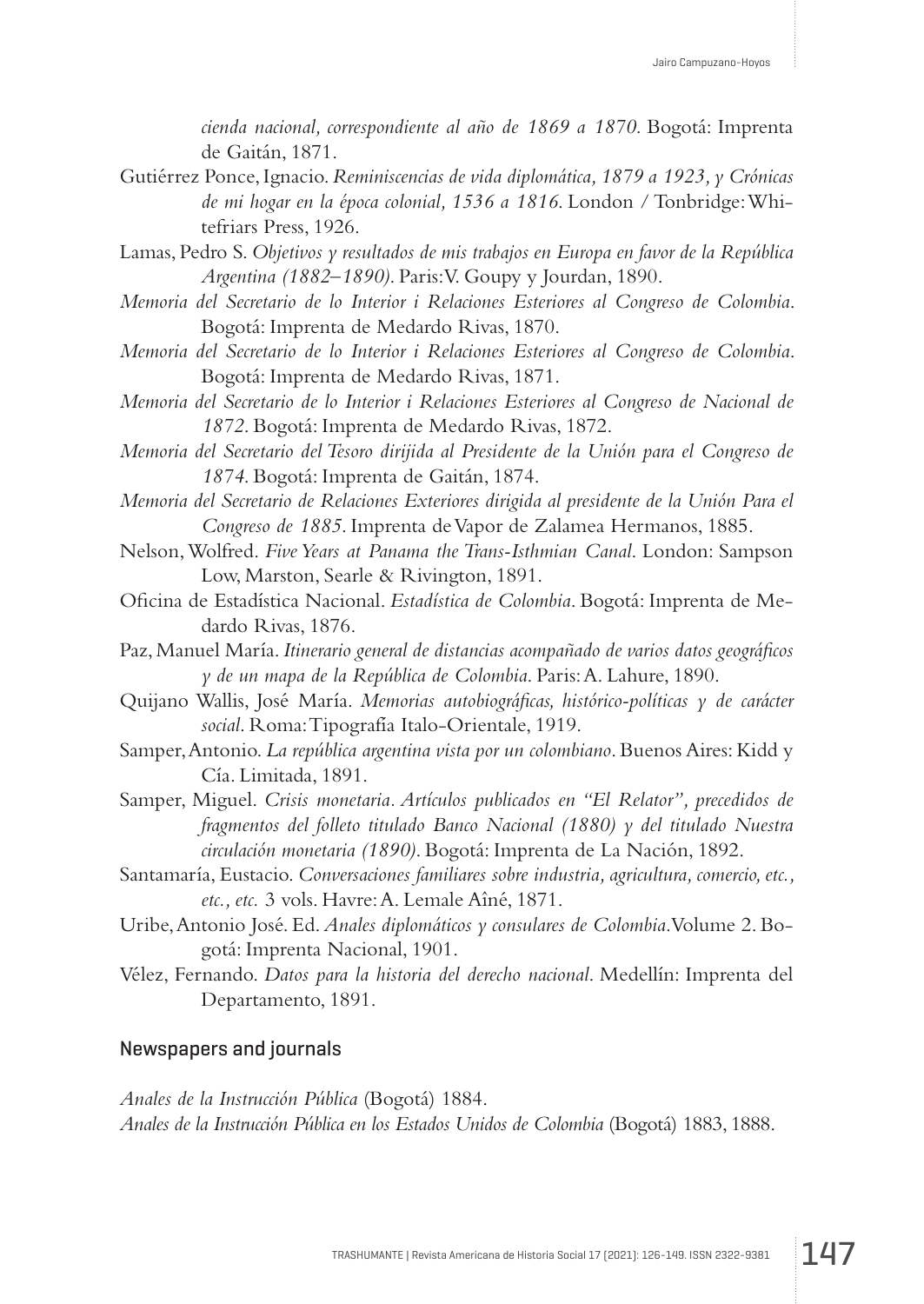*Anales de Jurisprudencia. Órgano de la Sociedad Colombiana de Jurisprudencia* (Bogotá) 1896–1897, 1904.

- *Colombia Ilustrada* (Bogotá) 1890.
- *El Catolicismo* (Bogotá) 1860.
- *El Conservador* (Bogotá) 1883.
- *El Correo Nacional* (Bogotá) 1890–1891.
- *El Gráfico* (Bogotá) 1922.
- *El Heraldo* (Bogotá) 1890.
- *El Heraldo* (Cochabamba) 1886–1887.
- *El Siglo Diez y Nueve* (Mexico) 1886, 1888.
- *La Estrella de Panamá* (Panama) 1887.
- *La República* (Bogotá) 1891, 1894.
- *Pabellón de Honduras* (Tegucigalpa) 1900.
- *Revue Sud-Americaine* (Paris) 1883.
- *Revista Latino-americana* (Paris) 1874.

# Bibliography

- Asociación de Bibliotecas Nacionales de Iberoamérica. Coord. *Historia de las bibliotecas nacionales de Iberoamérica: pasado y presente*. Mexico City: Universidad Nacional Autónoma de México, 1995.
- Bulmer-Thomas, Victor. *The Economic History of Latin America Since Independence*. New York: Cambridge University Press, 2003.
- Camilión, Oscar. *The Argentine Crisis*. New York: Council on Foreign Relations, 1990.
- Castillero Reyes, Ernesto de Jesús. *El Ferrocarril de Panamá y su historia*. Panama: Imprenta Nacional, 1932.
- Cortés Conde, Roberto. "The Growth of the Argentine Economy, *c.* 1870– 1914." *The Cambridge History of Latin America c. 1870 to 1930*. Volume V. Ed. Leslie Bethell. Cambridge: Cambridge University Press, 1986.
- Cribelli, Teresa. *Industrial Forests and Mechanical Marvels: Modernization in Nineteenth-Century Brazil*. New York: Cambridge University Press, 2016.
- Guitarte, Guillermo L. Ed. *Cartas desconocidas de Miguel Antonio Caro, Juan María Gutiérrez y Ezequiel Uricoechea*. Bogotá: Instituto Caro y Cuervo, 1962.
- Henríquez Ugreña, Pedro. *Historia cultural y literaria de la América Hispánica*. Madrid: Verbum, 2006.
- Loaiza Cano, Gilberto. *Poder letrado*. *Ensayos sobre historia intelectual de Colombia, siglos XIX y XX*. Cali: Universidad del Valle, 2014.
- Londoño-Vega, Patricia. *Religion, Culture, and Society in Colombia: Medellín and Antioquia, 1850– 1930*. Oxford: Oxford University Press, 2002.
- Maiguashca, Juan. "Historians in Spanish South America: Cross-References between Centre and Periphery." *The Oxford History of Historical Writing. 1800–1945*. Volume 4. Ed. Stuart Macintyre and others. Oxford: Oxford University Press, 2011.